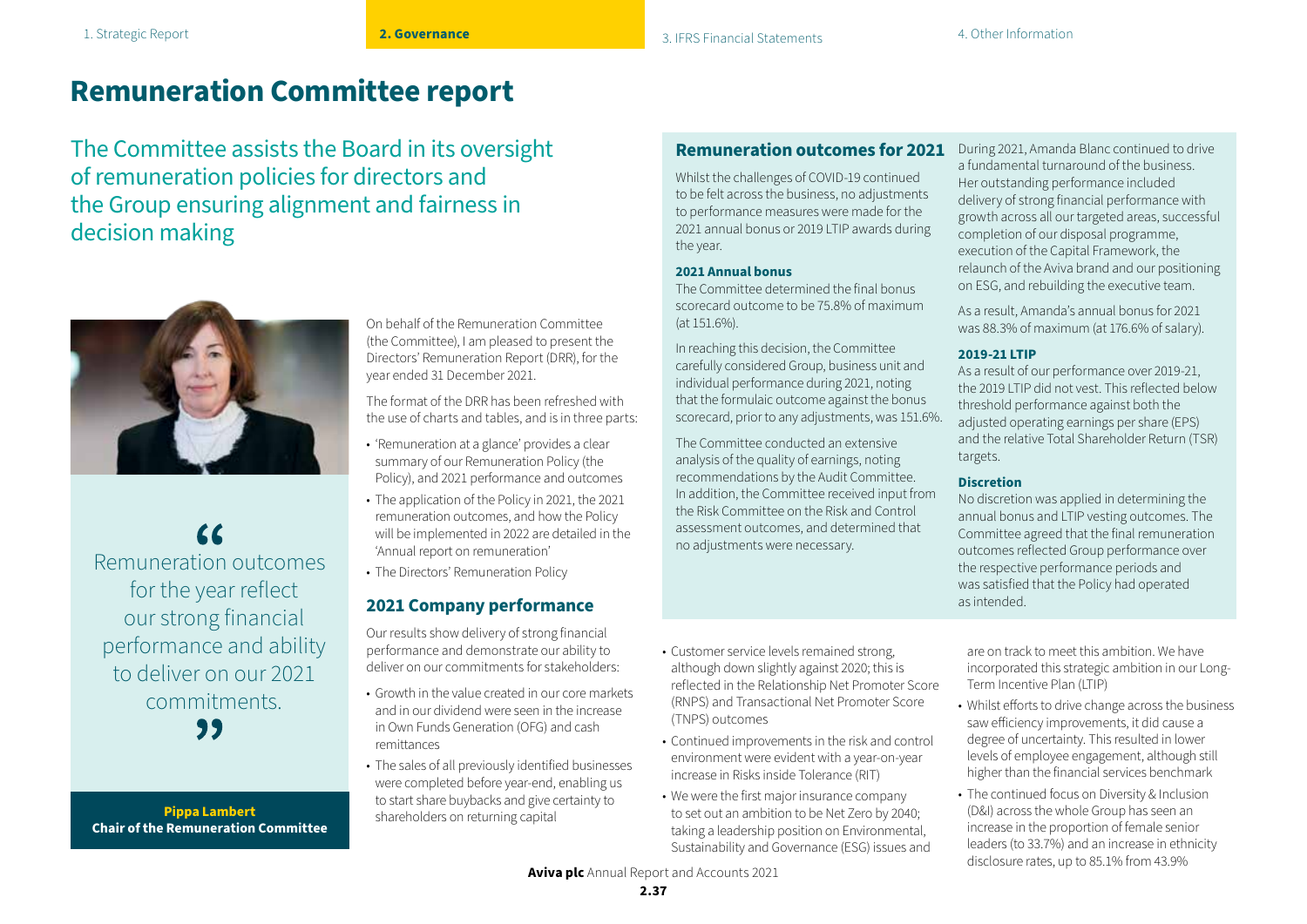## **Remuneration Committee report** continued

### **Departure of Jason Windsor**

As announced, Jason Windsor resigned as Chief Financial Officer (CFO) on 12 January 2022 and his six-month notice period ends in July 2022. During this period, Jason will continue to receive his contractual salary and benefits.

Jason was not eligible for any further awards under the Annual Bonus Plan (ABP) (including for 2021) and LTIP. Deferred awards under the ABP and LTIP will no longer vest and will lapse on departure. Jason will be required to retain his full shareholding requirement for two years following cessation of employment.

### **Update to LTIP targets**

The targets for the 2020 and 2021 LTIP awards were updated to reflect the change in the methodology of Solvency II (SII) Return on Equity (RoE) calculation and the divestment of noncore businesses during the performance period. Further details on SII RoE can be found in the 'Other Information: Alternative Performance Measures' section.

The impact of SII RoE on the targets is + 2% for both awards and of the divestments is -2.5% and -1% for 2020 and 2021 respectively. The new targets are:

| Year       | 2020      |         | 2021      |         |  |  |
|------------|-----------|---------|-----------|---------|--|--|
| Target     | Threshold | Maximum | Threshold | Maximum |  |  |
| Original   | 11.0%     | 13.0%   | $9.0\%$   | 11.0%   |  |  |
| <b>New</b> | 10.5%     | 12.5%   | 10.0%     | 12.0%   |  |  |

The Committee was satisfied that the adjustments were made on a like for like basis.

### **Shareholder consultation**

In addition to the Annual General Meeting (AGM), the Chair and Executive Directors (EDs) meet with institutional shareholders during the year and a shareholder newsletter is published quarterly on aviva.com. Topics raised included Aviva's dividend policy, capital returns, our strategic plan and progress, and climate risk.

Key institutional shareholders were also engaged on the proposal to increase the weighting of nonfinancial measures in the LTIP from 10% to 20% and minor changes to the ABP measures. Overall, shareholders were supportive of the changes. The final 2022 LTIP and ABP measures are shown in table 19 and reflect the importance of our ambition to be the 'Go to customer brand in the UK' and the increasing magnitude of climate and environmental issues.

I look forward to continued constructive engagement with shareholders this year.

### **Committee changes during the year**

In September 2021, I succeeded Patricia Cross as Chair of the Committee. I would like to thank Patricia, for chairing the Committee so effectively over the past eight years, and the other Committee members, for their support and assistance in helping me discharge my duties as Chair of the Committee. Andrea Blance joined the Committee in February 2022. Andrea brings extensive experience of the financial services industry and an in-depth understanding of customers, risk and regulation.

The Committee works hard to ensure alignment with shareholder interests, and over the last year has dealt with a number of time critical matters, including changes to the Executive Committee.

## **Remuneration in 2022**

#### **Salary**

Amanda will receive a salary increase of 3%, which is in line with other Aviva employees in the UK. Jason will not receive a salary increase.

#### **2022 Annual bonus and 2022-24 LTIP**

Award opportunities for 2022:

|           |                       | Annual bonus           |                      |  |  |  |
|-----------|-----------------------|------------------------|----------------------|--|--|--|
|           | Target<br>opportunity | Maximum<br>opportunity | I TIP<br>opportunity |  |  |  |
| Group CEO | 100%                  | 200%                   | 350%                 |  |  |  |

The Committee considers the increased LTIP opportunity will ensure appropriate alignment and incentivisation to deliver the Board's agenda for 2022 and beyond whilst remaining within our Policy. In making this LTIP proposal, the Committee was mindful of the relatively low retention value of Amanda's current deferred awards, given her short tenure and having been internally appointed as Group CEO from a Non-Executive Director (NED) role.

A graphical summary and further details are shown in table 19. The Remuneration Framework will help drive performance against our key financial and non-financial goals.

### **2022 Focus areas**

Ensuring that our remuneration approach, practices and outcomes fully support our strategy is the overarching priority for 2022. This includes transforming performance, our D&I agenda and ESG priorities.

Remuneration has a critical role to play in ensuring we are able to attract, incentivise and retain high performing colleagues; it is our colleagues who will collectively determine our success.

The Committee has to balance the views and priorities of different stakeholders; including colleagues, shareholders, regulators and customers in making decisions. Striking the right balance is key.

## **Conclusion**

Aviva has delivered strong financial results in another challenging year. As a Committee, we have sought to make decisions which effectively drive and support progress, while continuing to align with UK best practice remuneration and governance expectations.

I hope that this report is clear and informative, for you and I look forward to seeing shareholders at the forthcoming AGM.

### **Pippa Lambert**

Chair of the Remuneration Committee 1 March 2022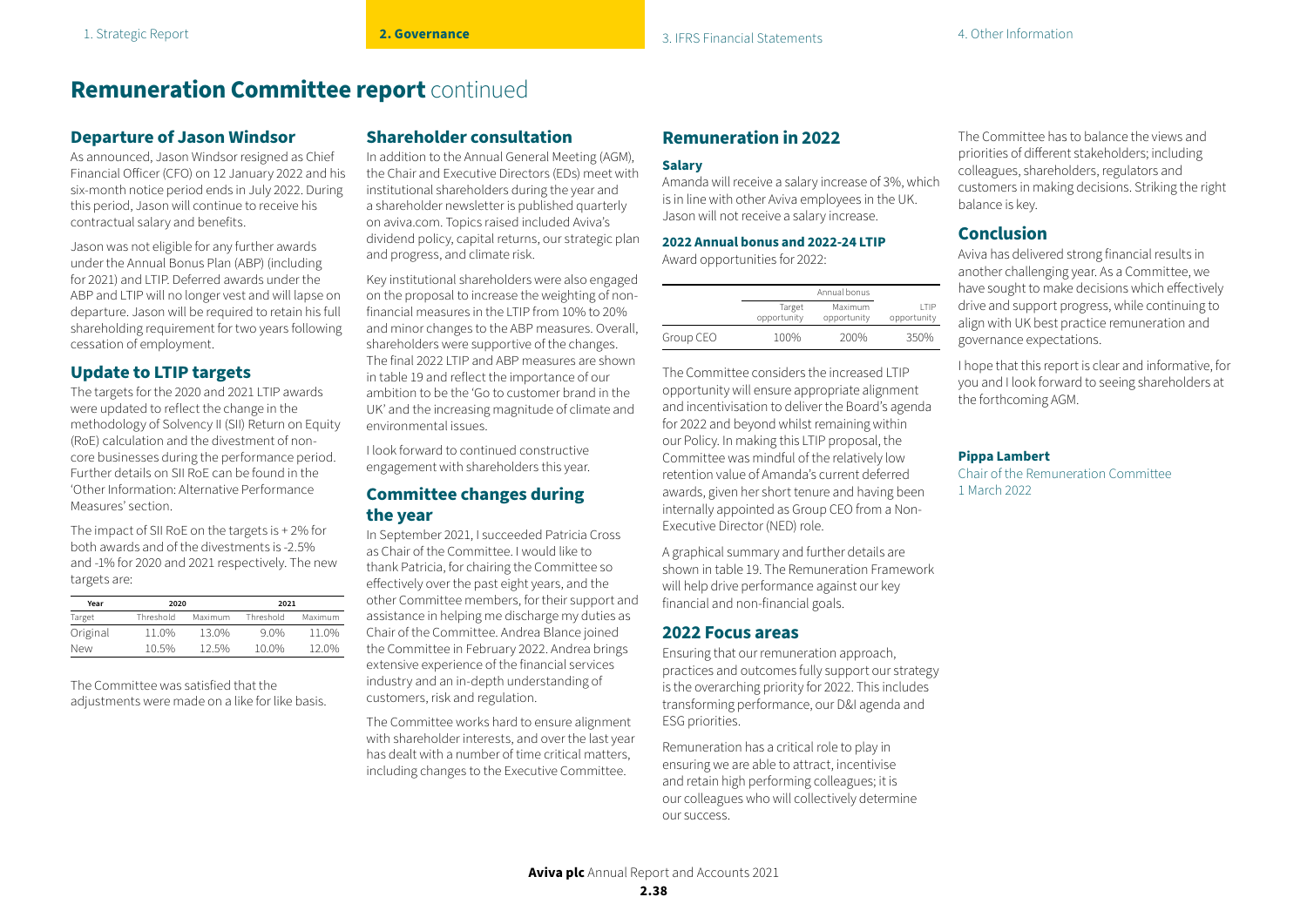## **Remuneration at a glance**

## **1. Elements of remuneration**

A significant proportion of EDs' remuneration is performance-based, long-term and remains 'at risk' (i.e. subject to malus – forfeiture or reduction before delivery – and clawback – recovery provisions for a period after delivery).



Based on a payout scenario for the Group Chief Executive Officer (CEO) of a maximum annual bonus award of 200% of salary and full vesting of a LTIP award at 350% of salary

## **2. 2021 remuneration outcomes**



Further details are shown in table 2 in the Annual Report on Remuneration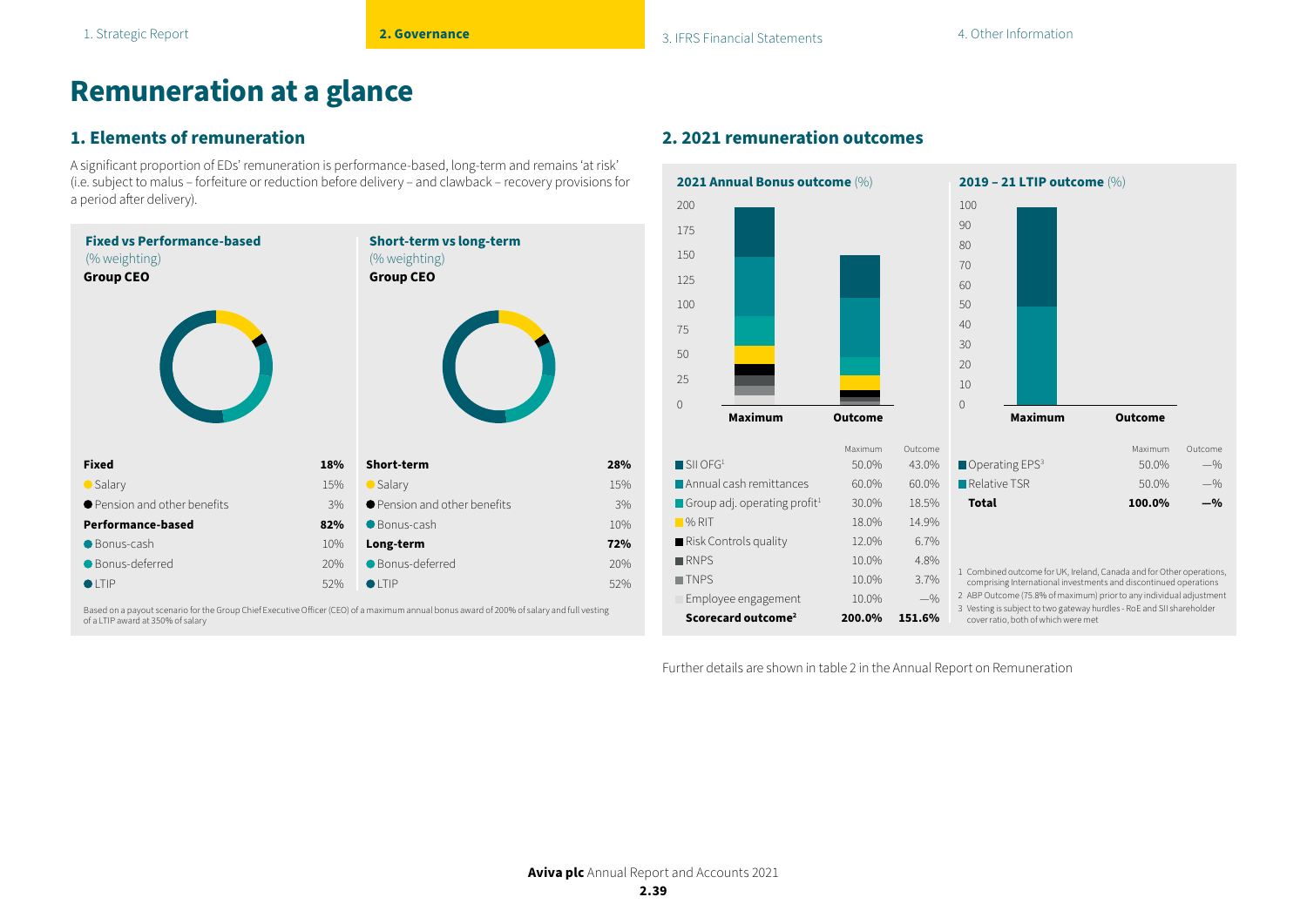## **Remuneration at a glance** continued

## **3. Alignment**

### 3.1 With strategy

of broader strategic goals.

The Committee firmly believes that performance measures used in our incentives should be linked to the Group's Key Performance Indicators (KPIs) and other strategic priorities.

| 2022 Annual Bonus Plan (% weighting)        |                                                                                                                                               |                                 |                                                                                                                                                                                                                                              |                                     |
|---------------------------------------------|-----------------------------------------------------------------------------------------------------------------------------------------------|---------------------------------|----------------------------------------------------------------------------------------------------------------------------------------------------------------------------------------------------------------------------------------------|-------------------------------------|
| 2022 LTIP (% weighting)                     | <b>Financial</b><br>Operating OFG<br>Annual cash remittances<br>● Group adjusted operating profit<br>● Cumulative cost savings                | 70%<br>20%<br>25%<br>15%<br>10% | <b>Non-Financial</b><br>Risk balanced scorecard<br>$\bullet$ TNPS<br>● MyAviva online experience score<br>Employee engagement                                                                                                                | 30%<br>15%<br>5%<br>5%<br>5%        |
| 1 subject to a SII Shareholder cover ratio. | <b>Financial</b><br>● Relative TSR against peer group<br>$\bullet$ SII RoF <sup>1</sup><br>$\bullet$ Cumulative cash remittances <sup>1</sup> | 80%<br>40%<br>15%<br>25%        | <b>Non-Financial</b><br>$\bullet$ Environmental – reduction in<br>carbon intensity of shareholder<br>assets and with-profit funds<br>Customer-RNPS<br><b>D</b> &I in senior leadership roles:<br>- Females<br>- Ethnically diverse employees | 20%<br>7.5%<br>7.5%<br>2.5%<br>2.5% |
| <b>Annual Bonus &amp; LTIP measure aims</b> |                                                                                                                                               |                                 | The financial measures in the annual bonus underpin our dividend, measure the value created in<br>the period as well as our profitability, and the non-financial measures complement the delivery                                            |                                     |

The LTIP measures support delivery of sustained performance and value growth.

## 3.2 With the wider workforce

|                              | <b>Executive Directors</b>                                                                                                                                                                                                                                                                                                                                                                                                                                                                                                 | <b>Executive Committee</b>                                                                                                                                                | Senior Management                                                            | Wider Workforce                                                                                                        |  |  |  |
|------------------------------|----------------------------------------------------------------------------------------------------------------------------------------------------------------------------------------------------------------------------------------------------------------------------------------------------------------------------------------------------------------------------------------------------------------------------------------------------------------------------------------------------------------------------|---------------------------------------------------------------------------------------------------------------------------------------------------------------------------|------------------------------------------------------------------------------|------------------------------------------------------------------------------------------------------------------------|--|--|--|
| <b>Salary</b>                |                                                                                                                                                                                                                                                                                                                                                                                                                                                                                                                            | benchmarks and union / collective agreements, where applicable.                                                                                                           |                                                                              | Our principle is of pay equity for performing the same, or broadly similar, work, accounting for local market          |  |  |  |
|                              | less than the wider employee population.                                                                                                                                                                                                                                                                                                                                                                                                                                                                                   | Salaries are reviewed annually and increases are typically in line with or                                                                                                |                                                                              | Salaries are reviewed annually<br>subject to engagement with<br>employee representatives /<br>unions where applicable. |  |  |  |
|                              |                                                                                                                                                                                                                                                                                                                                                                                                                                                                                                                            | It is important that all<br>colleagues enjoy a reasonable<br>standard of living and we are<br>proud to be both a Living Wage<br>and a Living Hours employer<br>in the UK. |                                                                              |                                                                                                                        |  |  |  |
| <b>Benefits</b>              | Eligible for a range of voluntary benefits and Wellbeing available to all colleagues in respective markets.<br>Colleagues can participate in a share matching plan (Aviva matches two shares for every one bought up to<br>£50 per month) and, in the UK, the Aviva Savings Related Share Option Scheme 2020 (SAYE).<br>UK benefits include 8 times' salary death-in-service. In addition, flexible benefits allow colleagues to add<br>to and/or supplement where Company provisions differ, e.g. private health benefit: |                                                                                                                                                                           |                                                                              |                                                                                                                        |  |  |  |
|                              | Private Medical                                                                                                                                                                                                                                                                                                                                                                                                                                                                                                            |                                                                                                                                                                           |                                                                              | Essential health support in lieu<br>of Private Medical.                                                                |  |  |  |
| <b>Pension</b>               | where applicable receive cash in lieu).                                                                                                                                                                                                                                                                                                                                                                                                                                                                                    | Rates in Ireland are 14%, although different rates apply in Canada.                                                                                                       |                                                                              | Eligible to participate in Aviva's UK defined contribution pension scheme with a 14% contribution (or                  |  |  |  |
| <b>Bonus</b><br><b>Basis</b> | performance against goals.                                                                                                                                                                                                                                                                                                                                                                                                                                                                                                 |                                                                                                                                                                           |                                                                              | Annual performance-related bonus based on Group, business unit (where applicable) and individual                       |  |  |  |
| Deferral                     | 3/ <sub>3</sub> into shares                                                                                                                                                                                                                                                                                                                                                                                                                                                                                                | 1/ <sub>2</sub> into shares                                                                                                                                               | 1/ <sub>3</sub> into shares                                                  | All paid in cash                                                                                                       |  |  |  |
| Long-Term<br>Incentive       | LTIP share awards are subject to strategic<br>performance measures over three years                                                                                                                                                                                                                                                                                                                                                                                                                                        |                                                                                                                                                                           | Eligible for Restricted<br>Share Awards aligned<br>with shareholder          | Not eligible                                                                                                           |  |  |  |
|                              | Additional two-year<br>holding period<br>post-vesting applies<br>to FDs.                                                                                                                                                                                                                                                                                                                                                                                                                                                   | Additional holding<br>period post-vesting<br>not applicable to<br>Executive Committee<br>(ExCo)                                                                           | interests, long-term<br>Aviva performance<br>and retention of key<br>talent. |                                                                                                                        |  |  |  |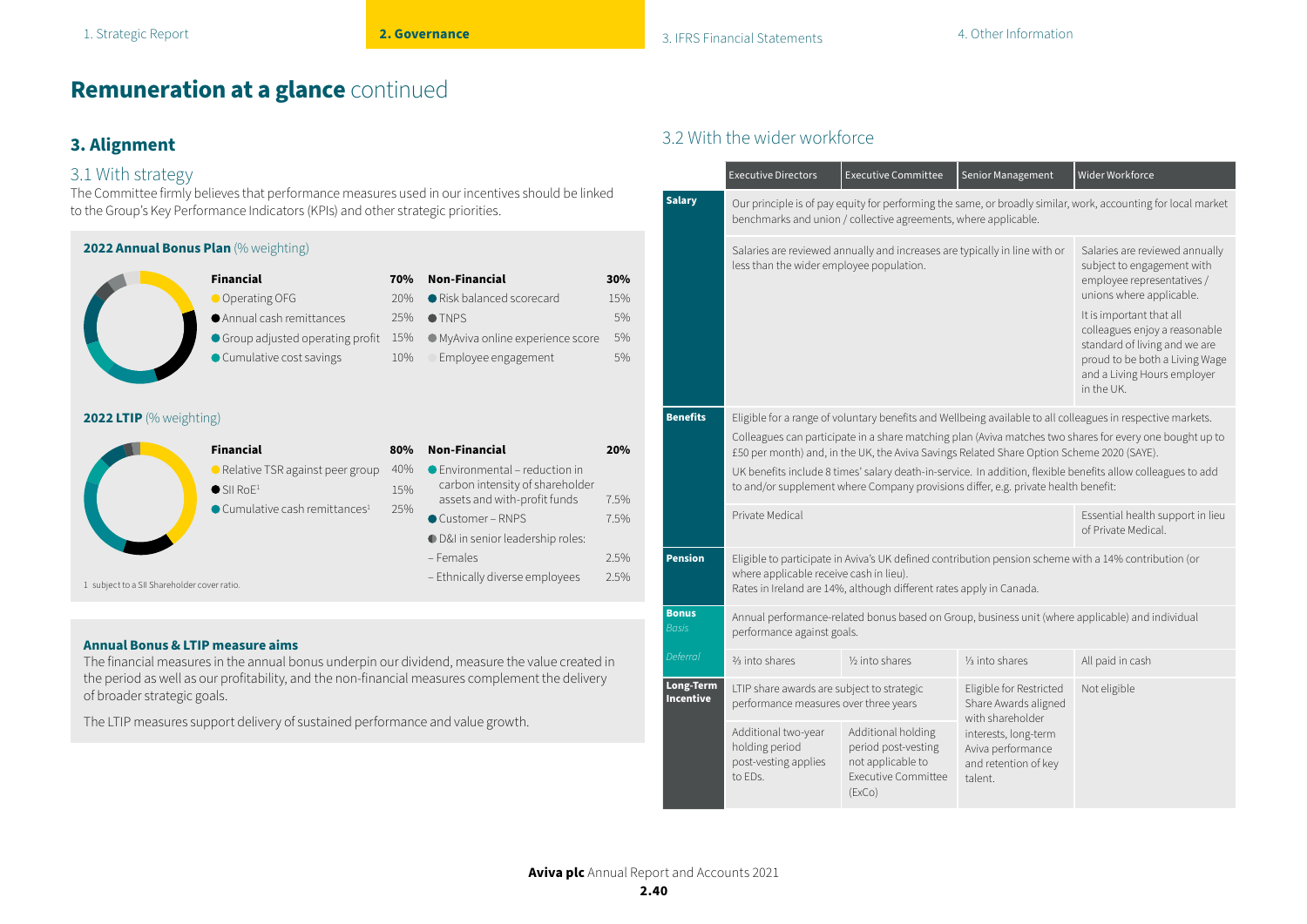## **Remuneration at a glance** continued

## 3.3 With the UK Corporate Governance Code

The Committee is mindful of the UK Corporate Governance Code's six principles when it determines remuneration policy. The Committee's view is that the Remuneration Framework at Aviva is well-aligned with these areas.

| arıt |
|------|
|------|

**Simplicity**

the business

**Predictability**

- Our remuneration framework is structured to support the financial and strategic objectives of the Company, aligning the interests of our EDs with those of shareholders
- We are committed to transparent communication with all our stakeholders, including shareholders – further details of our engagement process for the Policy are set out under the consideration of wider colleague pay and shareholder views section

• We operate a simple remuneration framework, comprising fixed pay elements, along with short-

• This structure provides clear line of sight for both

• The annual bonus and LTIP are focused, rewarding performance against key measures of success for

• The Policy sets out the possible future value of remuneration which EDs could receive, including the impact of share price appreciation of 50% – see under the illustration of the Policy for further details

and long-term variable elements

executives and shareholders

### **Risk**

Our reward structure ensures risk events are reflected in remuneration outcomes through:

- Opinion from Risk on appropriate performance measures and targets; risk, performance management and consequence management inputs are considered before awards are made
- Overarching discretion is retained to adjust formulaic outcomes to properly reflect any risk events
- Deferral of annual bonus (over three years) and LTIP (five years, including an additional two-year holding period), subject to malus and clawback provisions mitigates against future risk
- Our within- and post-employment shareholding guidelines align to the successful delivery of the company's long-term strategy

### **Proportionality**

- There is clear alignment between the performance of the Company and the rewards available to EDs
- Incentive elements are closely aligned to our strategic goals, transparent and robustly assessed, with the Committee having full discretion to adjust outcomes to ensure they align with overall Aviva performance

#### **Alignment to culture**

- We are committed to effective stakeholder and colleague engagement
- As part of this, the Committee regularly reviews data and insights relating to pay and broader employment conditions in the workforce, and takes these into account when considering executive remuneration

## **4. Views**

### **Shareholders**

In its ongoing dialogue with shareholders and proxy advisory bodies, the Committee actively seeks their views, ensuring that feedback received is discussed at Committee meetings and ultimately feeds into the development of new proposals. In addition to proposed changes to the ABP & LTIP, shareholders provided feedback on dividend policy, capital returns, our strategic plan and climate risk. The Committee is grateful for their feedback and challenge, as it provided useful context when deliberating on the changes to the ABP and LTIP.

## Our colleagues

The Committee has sight of colleague views on remuneration through the colleague opinion survey (Voice of Aviva), input from the People function during Committee meetings, colleague forums and the Evolution Council, chaired by the Board Chair. Specifically for the last two channels:

- The Committee Chair met with Your Forum (a fully elected employee forum representing UK colleagues) in October 2021. Discussion included key priorities for 2022 and how to balance the need for a sustainable Remuneration Framework whilst retaining key talent.
- The Evolution Council consists of a diverse group of high calibre leaders from across the business who discuss a range of topics related to the Group strategy and input into final decisions.

When determining the Policy and arrangements for EDs, the Committee also reviews:

- Pay and employment conditions elsewhere in the Group to ensure reward structures are suitably aligned and that levels of remuneration remain appropriate as set out below table 12. Other considerations include:
- –Changes in remuneration (salary, benefits and bonus) of UK employees compared with that of directors (see table 8);
- –The ratio of CEO pay to that of employees (see tables 11 and 12);
- –Spend on pay compared with, for example operating profit and dividends (see table 13); and
- –Gender and ethnicity pay gaps. We released our UK Pay Gap Report 2021 in February 2022. This was the fifth year that we published our gender pay gap and first time for our ethnicity pay gap. The report also included details of actions we are taking to drive change and close the gap. The report can be found at www.aviva.com/about-us/uk-pay-gap-report.
- Any material changes to benefit and pension provision for colleagues more widely.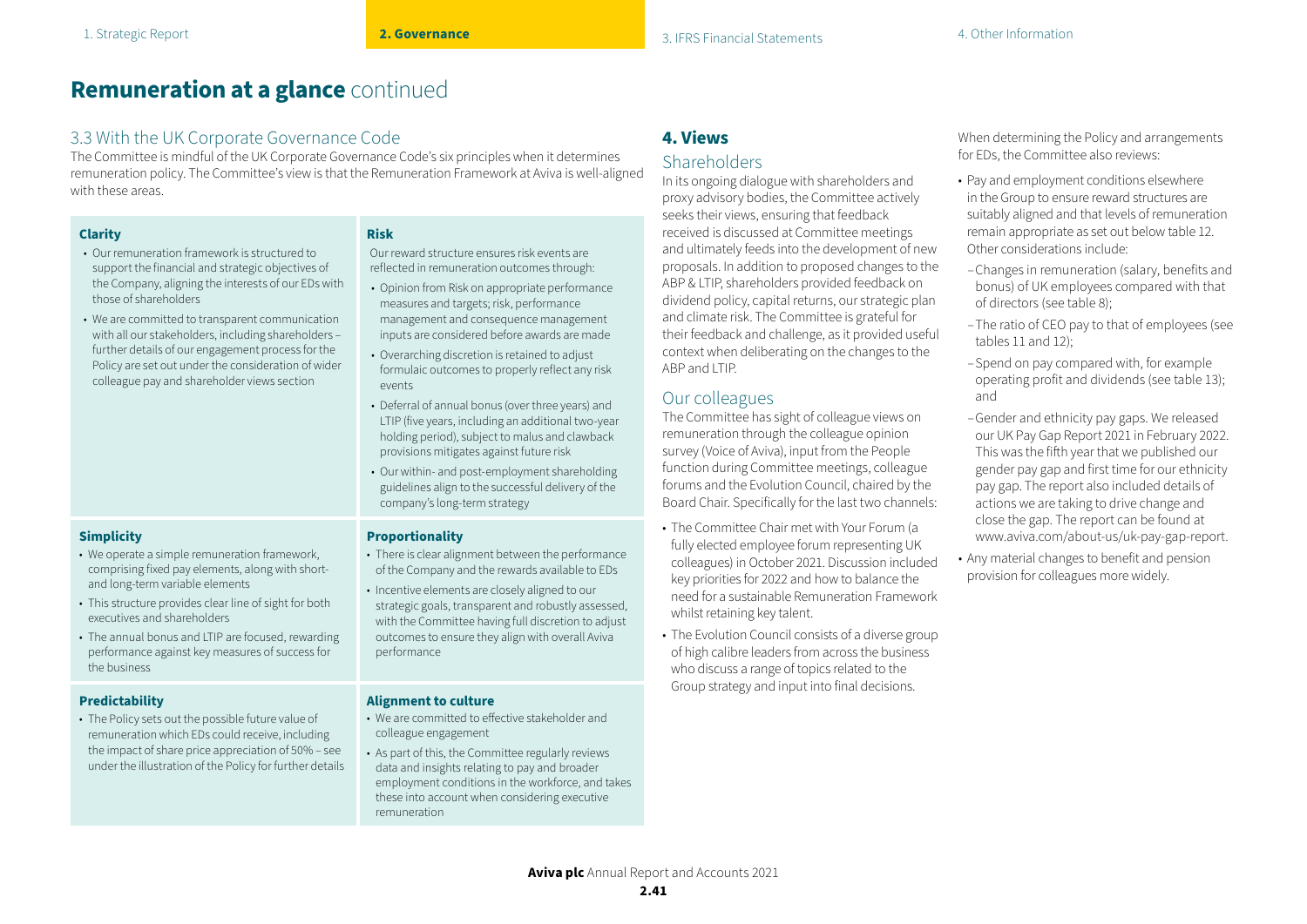# **Annual report on Remuneration**

This section of the report sets out how Aviva has implemented its Policy for EDs during 2021.

This section of the report sets out how Aviva has implemented its Policy for EDs during the course of 2021. This is in accordance with the requirements of the Large & Medium Sized Companies and Groups (Accounts and Reports) Regulations 2008 (as amended). The full terms of reference for the Committee can be found on the Company's website at www.aviva.com/about-us/ remuneration-committee/ and are also available from the Group General Counsel and Company Secretary.

## **Committee membership**

The members of the Committee are shown below. Pippa Lambert joined the Committee in January 2021 and was appointed as Chair in September.

|                             | Member Since | Years on the<br>Committee |
|-----------------------------|--------------|---------------------------|
| Pippa Lambert <sup>1</sup>  | 01/01/2021   |                           |
| Patricia Cross <sup>2</sup> | 01/12/2013   | 8                         |
| Michael Mire                | 14/05/2015   | h                         |
| Patrick Flynn               | 15/06/2020   |                           |

1 Chair from 14 September 2021

2 Chair from 19 February 2014 and stepped down on 14 September 2021

The Committee met 10 times during 2021, of which six were scheduled meetings and four were additional meetings outside of the normal timetable. Details of attendance at Committee meetings are shown in the 'Our Board of Directors' section and the Directors' and Corporate Governance report.

The Group Chair attended all meetings of the Committee. The Group General Counsel and Company Secretary acted as secretary to the Committee. The Chair of the Committee reported to subsequent meetings of the Board on the Committee's work and the Board received a copy of the agenda and the minutes of each Committee meeting.

During the year, the Committee received assistance in considering executive remuneration from a number of senior managers, who attended certain meetings (or parts thereof) by invitation during the year, including:

- the Group CEO;
- the Group CFO:
- the Group Chief People Officer;
- the Group Reward and Performance Director;
- the Chief Financial Controller:
- the Chief Audit Officer;
- the Group Chief Risk Officer; and
- the Remuneration Committee Chair of Aviva Investors.

No person was present during any discussion relating to their own remuneration.

During the year, the Committee received advice on executive remuneration matters from Deloitte LLP. Deloitte LLP were approved by the Committee and appointed as their advisers in 2012 following a competitive tender process. The Committee regularly reviews and satisfies itself that the advice received from Deloitte LLP is independent and objective.

The Committee notes Deloitte LLP is a member of the Remuneration Consultants Group and adheres to its Code of Conduct. During the year, Deloitte LLP also provided advice to the Group on taxation, financial due diligence, risk, compliance and other consulting advisory services (including technology transformation and cyber). Tapestry Compliance Limited, appointed by the Company, provided advice on share incentive plan related matters, including on senior executive remuneration matters and views on shareholder perspectives.

During the year, Deloitte LLP were paid fees totalling £169,450 and Tapestry Compliance Limited were paid fees totalling £14,000 for their advice to the Committee on these matters. Fees were charged on a time plus expenses basis.

The Committee reflects on the quality of the advice provided and whether it properly addresses the issues under consideration as part of its normal deliberations. The Committee is satisfied that the advice received during the year was objective and independent.

### **Committee performance and effectiveness**

During 2021, the effectiveness of the Committee was considered alongside the Board evaluation. Further details on how this has been carried out and the actions arising are contained in the Directors' and Corporate Governance report.

### **Committee activities during 2021 Governance, regulatory issues and reporting policy**

- Reviewed updates from external advisers on the regulatory environment and on benchmarking the Company's remuneration policies and practices against industry best practice
- Refined the measures in the remuneration policy to align with Aviva's overall strategy and ambitions
- Engaged key shareholders on financial and nonfinancial measures for the 2021 and 2022 annual bonus and the 2021-2023 and 2022-2024 LTIP
- Reviewed and approved the Company's annual remuneration regulatory reporting and disclosures
- Reviewed and approved the Reward Governance Framework Policies
- Approved the list of in scope staff in respect of the different regulatory regimes to which the Company is subject

### **Senior management objectives, pay decisions and bonus and LTIP target setting**

- Determined appropriate levels of discretion to be applied to ED and ExCo remuneration outcomes, taking into account the global pandemic, shareholder experience and the risk and control environment
- Reviewed engagement with shareholders on 2021 annual bonus and LTIP measures, including climate, customer and risk as strategic measures
- Discussed and approved the annual bonus targets for 2021 taking into account expected disposals
- Reviewed and approved the proposed individual remuneration for each member of the ExCo in relation to their performance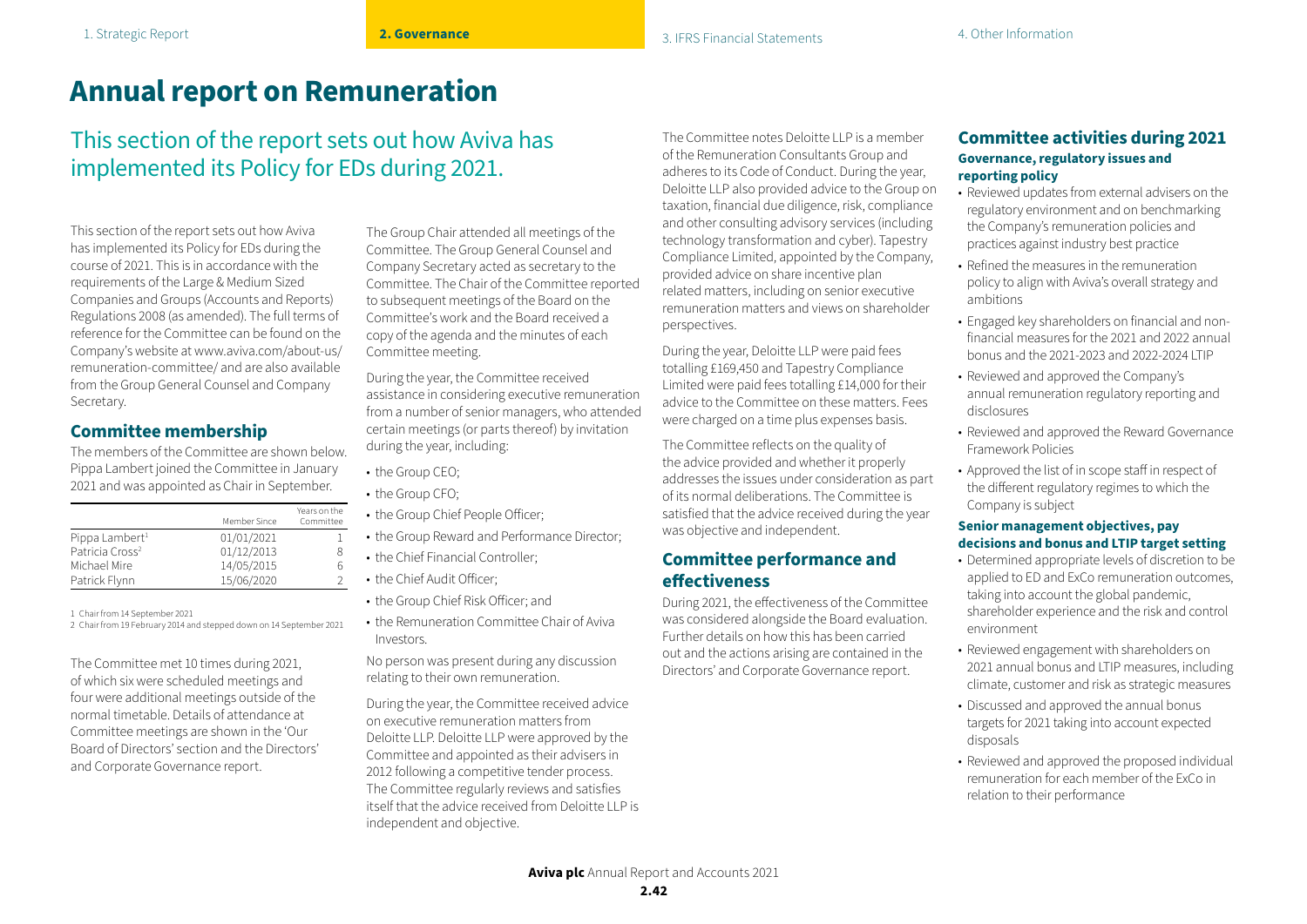- remuneration packages for incoming and outgoing ExCo members in line with policy
- Reviewed wider workforce pay and employment terms and conditions
- Concluded its review of 2020 performance:
- –Reviewed the Risk and Internal Audit 2020 Performance Opinion in relation to remuneration
- –Discussed and approved the overall maximum bonus pool available to senior managers for the 2020 performance year, taking into account measures on culture and risk as well as on financial performance

#### **Share plan operation and performance testing**

- Reviewed performance testing of all existing LTIP awards, and approved targets for the 2021 LTIP awards
- Approved vesting outcomes for the 2018 LTIP and noted the interim testing for the 2019, 2020 and 2021 awards
- Approved proposed changes to the LTIP and ABP, All Employee Share Ownership Plan (AESOP) and Global Matching Share Plan plan rules ahead of the 2021 AGM
- Reviewed the proposed changes to future LTIP grants
- Reviewed and approved any application of malus and clawback
- Approved the terms of the SAYE, the Aviva Ireland Save as You Earn Scheme, the Ireland Profit Share Scheme, and the invitation terms for eligible employees

The Committee's decisions are taken in the context of the Reward Governance Framework, which sets out the key policies, guidelines and internal controls and is summarised on the right.

## • Agreed an appropriate approach to **Reward Governance Framework**

| Terms of reference, policies and guidelines                                                  |                                                                                                                                                                                                                   |                                                                                                                             |  |                                                                                                                                                  | <b>Control and assurance</b>                                                                                  |                                                   |
|----------------------------------------------------------------------------------------------|-------------------------------------------------------------------------------------------------------------------------------------------------------------------------------------------------------------------|-----------------------------------------------------------------------------------------------------------------------------|--|--------------------------------------------------------------------------------------------------------------------------------------------------|---------------------------------------------------------------------------------------------------------------|---------------------------------------------------|
| <b>Terms of</b><br><b>Reference</b>                                                          | <b>Remuneration Committee terms of reference</b><br>$\bigcirc$<br>Sets out the Committee's scope and responsibilities, including authorities<br>which may be delegated but which still retain Committee oversight |                                                                                                                             |  |                                                                                                                                                  | $(\vee)$<br><b>Remuneration</b><br>business standard                                                          | $\sqrt{}$<br><b>Reward Approvals</b><br>framework |
|                                                                                              | $\circled{A}$                                                                                                                                                                                                     |                                                                                                                             |  | <b>Subsidiary board remuneration committee terms of reference</b><br>Sets out the subsidiary remuneration committee's scope and responsibilities | Assurance<br>framework to attest<br>reward operations                                                         | Approval<br>requirements to<br>ensure Reward      |
| <b>Overarching</b><br>policy<br>$(\surd)$                                                    | <b>Aviva Remuneration Policy</b><br>Approved by the Committee, applies<br>to all employees in entities within<br>Aviva Group                                                                                      | <b>Director's Remuneration Policy</b><br>Approved by shareholders, applies<br>to directors of Aviva Group plc               |  | are conducted<br>within the Global<br>Remuneration<br>Policy, Directors'<br>Remuneration Policy<br>and supporting                                | operations<br>are conducted<br>within the Global<br>Remuneration<br>Policy, Directors'<br>Remuneration Policy |                                                   |
| <b>Supporting</b><br>policies<br>$(\surd)$                                                   | <b>Identification of</b><br>remuneration<br>regulated employees                                                                                                                                                   | Variable pay and<br>risk adjustment<br>(includes bonus, LTIPs,<br>buy-out, retention,<br>recognition awards and<br>funding) |  | <b>Malus and clawback</b>                                                                                                                        | policies                                                                                                      | and supporting<br>policies                        |
| <b>Internal</b><br>guidelines<br>and non-                                                    | <b>Benchmarking</b>                                                                                                                                                                                               | <b>Bonus deferral</b>                                                                                                       |  | <b>Buyouts and</b><br>guarantees                                                                                                                 |                                                                                                               |                                                   |
| <b>Remuneration</b><br><b>Committee</b><br>approved<br><b>policies</b><br>(examples)<br>(Do) | <b>Global mobility</b>                                                                                                                                                                                            | <b>Retention awards</b>                                                                                                     |  | <b>Specialist</b><br>incentive schemes                                                                                                           |                                                                                                               |                                                   |
|                                                                                              |                                                                                                                                                                                                                   |                                                                                                                             |  |                                                                                                                                                  |                                                                                                               |                                                   |

### **Key**

 $\odot$ Element of the Reward Governance Framework managed as part of the business of the Committee Element of the Reward Governance Framework managed mainly under delegated authority from the Committee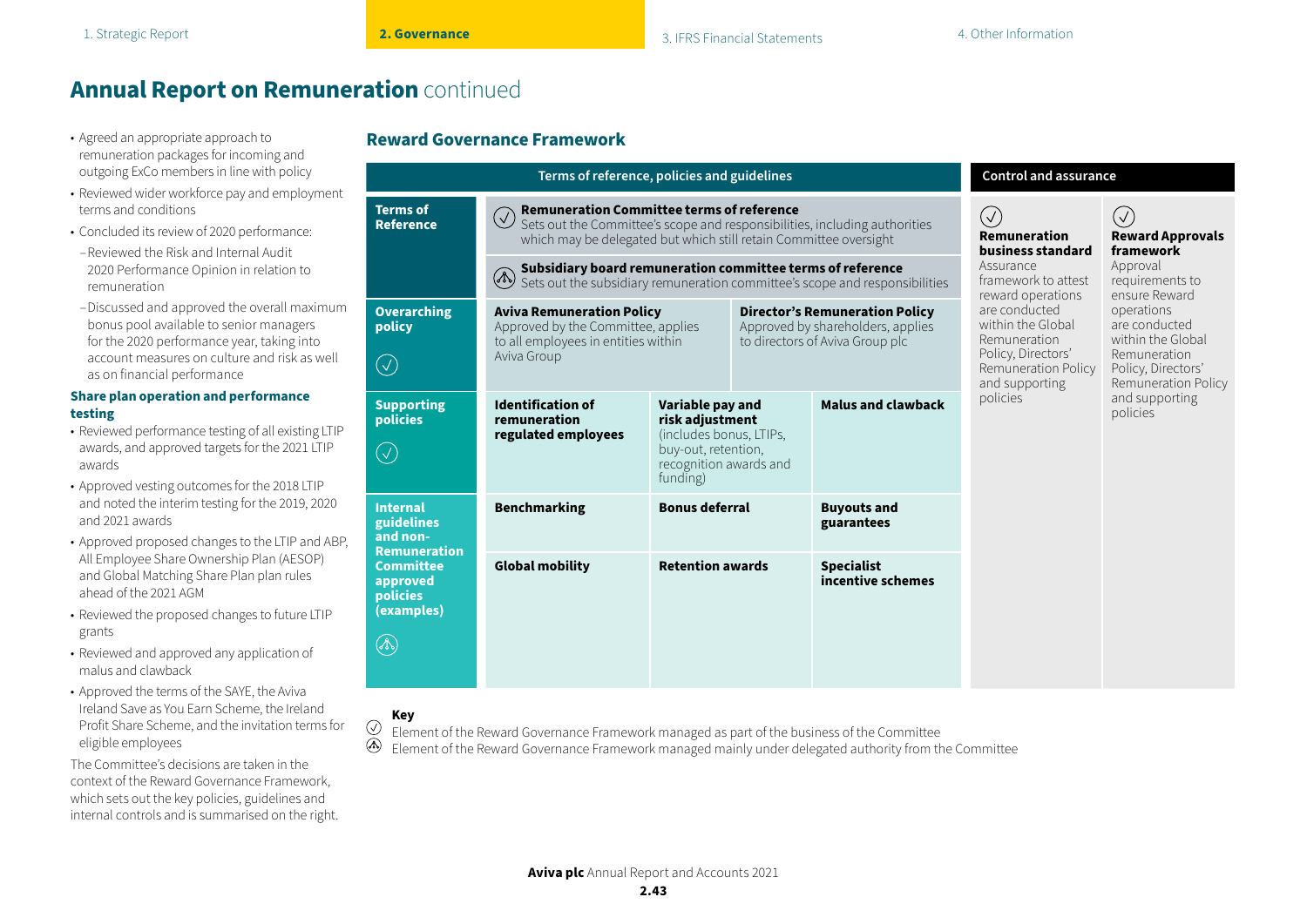#### **Single total figures of remuneration for 2021**

The table below sets out the total remuneration for 2021 and 2020 for each of our EDs.

#### **Table 1 Total 2021 remuneration – Executive Directors (audited information)**

|                           |                           | Total emoluments of |                            |              |                                        |              |
|---------------------------|---------------------------|---------------------|----------------------------|--------------|----------------------------------------|--------------|
|                           | Amanda Blanc <sup>6</sup> |                     | Jason Windsor <sup>7</sup> |              | <b>Executive Directors<sup>8</sup></b> |              |
|                           | 2021<br>£000              | 2020<br>£000        | 2021<br>£000               | 2020<br>£000 | 2021<br>£000                           | 2020<br>£000 |
| Basic Salary <sup>1</sup> | 1,000                     | 489                 | 675                        | 675          | 1,675                                  | 1,164        |
| Benefits <sup>2</sup>     | 121                       | 78                  | 7                          | 42           | 128                                    | 120          |
| Pension <sup>3</sup>      | 123                       | 51                  | 83                         | 83           | 206                                    | 134          |
| Total Fixed Pay           | 1,244                     | 618                 | 765                        | 800          | 2,009                                  | 1,418        |
| Annual bonus <sup>4</sup> | 1,766                     | 587                 |                            | 675          | 1,766                                  | 1,262        |
| T P <sub>5</sub>          |                           |                     |                            |              |                                        |              |
| Total Variable Pay        | 1,766                     | 587                 |                            | 675          | 1.766                                  | 1,262        |
| Total                     | 3,010                     | 1,205               | 765                        | 1,475        | 3,775                                  | 2,680        |

1 Basic salary received during the relevant year

- 2 The benefits disclosure includes the cost, where relevant, of private medical insurance, life insurance, accommodation, travel and car benefits. All numbers disclosed include the tax charged on the benefits, where applicable. Amanda's benefits include the balance of her taxable relocation assistance (£48,000), car benefits (£54,000) and subscriptions (£9,000).
- 3 Pension contributions consist of employer defined contribution benefits, excluding salary exchange contributions made by the employees, plus cash payments in lieu of pension. Amanda and Jason received cash payments totalling 12.34% of basic salary (pension contribution of 14% which is reduced for the effect of employers' National Insurance contributions when paid as cash). No ED has a prospective entitlement to benefit in a defined benefit scheme.
- 4 Bonus payable in respect of the financial year including any deferred element at the face value at the date of award. EDs are required to defer twothirds of any bonus awarded into Aviva shares. The deferred share element is made under the ABP and will vest in equal tranches on the first, second and third anniversary of the award date, subject to continued employment. No discretion was exercised in determining the 2021 annual bonus outturn.
- 5 The nil LTIP amount reflects the fact that neither Amanda nor Jason received an LTIP award in 2019, which had a three-year performance period ending 31 December 2021. 0% of the award will vest in March 2022
- 6 Amanda was appointed as Group CEO on 6 July 2020; the figures for 2020 reflect the period since her appointment
- 7 Deferred awards under the ABP and LTIP will no longer vest and will lapse on departure
- 8 Year-on-year increase is primarily due to 2020 figures only reflecting part-year remuneration for Amanda

#### **2018 Corporate Governance Code**

In determining remuneration arrangements at Aviva, the Committee aims to ensure that they support the execution of our strategy and the delivery of sustainable long-term shareholder value. In doing so, the Committee takes into account the 2018 Code, wider workforce remuneration and emerging best practice in relation to ED remuneration.

The Committee believes that our remuneration framework is clear and transparent and aligned with our culture. We operate a simple incentive framework of an annual bonus and LTIP. Award levels are capped with pay-out linked to performance against a limited number of measures that are aligned to our strategy. Stretching but fair targets are set. This ensures that potential reward outcomes are clear and aligned with the performance achieved, with the Committee having the discretion to adjust outcomes where this is not considered to be the case.

Pay levels are set taking into account internal and external reference points to ensure that pay is competitive while remaining equitable within the Company. A number of additional factors are in place to mitigate reputational and other risks, including malus and clawback provisions, unfettered discretion, a two-year holding period on LTIP awards, and both within and postemployment shareholding guidelines.

#### **Additional disclosures in respect of the single total figure of remuneration table Malus and clawback**

As part of the annual pay review process, the Committee has considered whether any recovery or withholding under the malus and clawback provisions of Aviva's incentive plans is required by any current circumstances.

No incidents concerning the EDs are currently subject to action under Aviva's Malus and Clawback policy.

#### **Other items of remuneration**

The EDs have not received any items in the nature of remuneration other than those disclosed in table 1.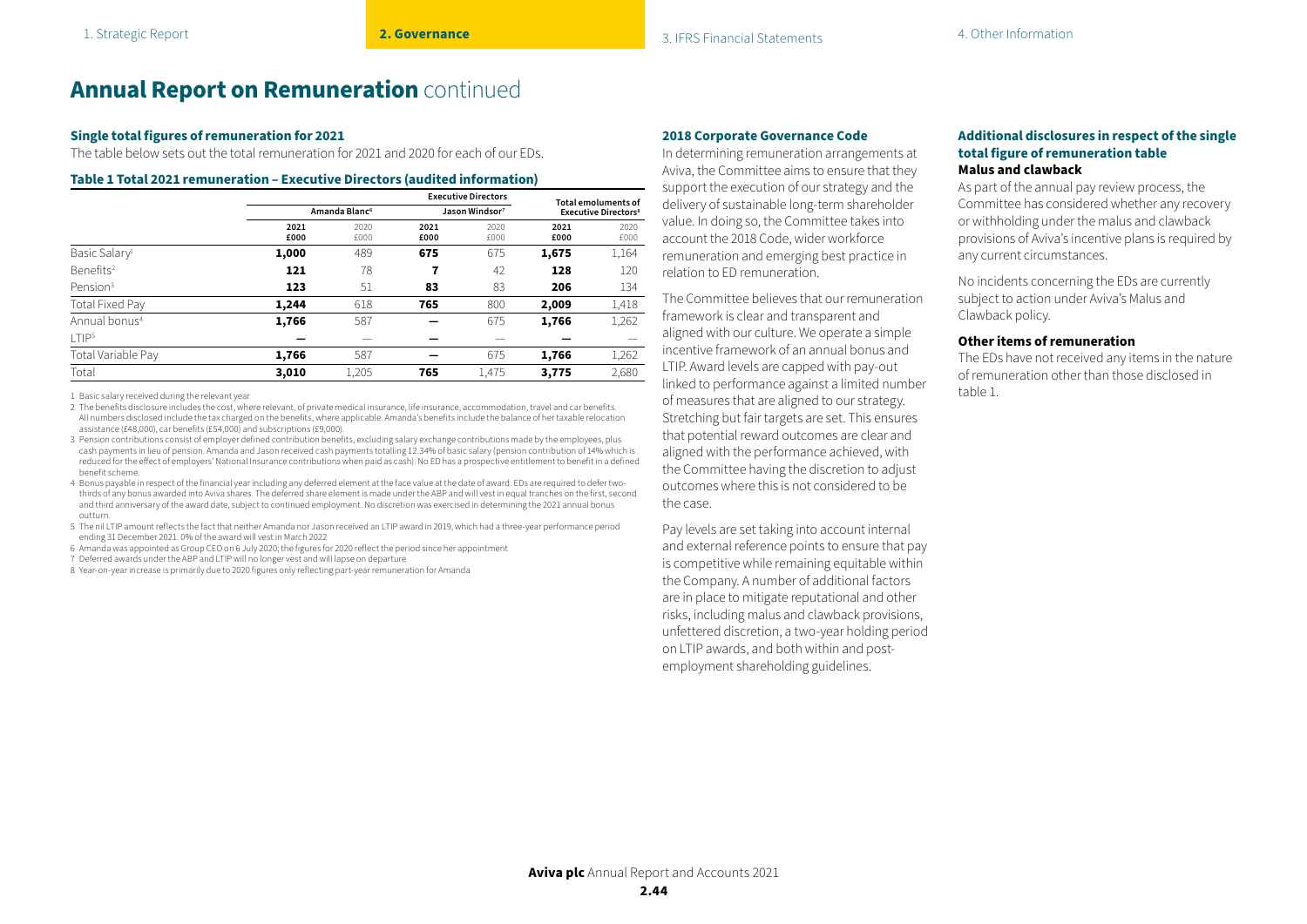objectives;

Aviva's values.

The bonus scorecard outcome coming out of step I may then be modified based on: • Individual contribution and achievements; • How the individual has assisted the Group achieve progress against its strategic

• The leadership they have exhibited; and • How the individual has demonstrated

Individual adjustments are not determined in a formulaic manner. The Committee reviews overall performance against each individual's objectives and applies judgement as to whether any adjustment is warranted. In recent years adjustments have

ranged from -17.5% to +22%.

## **Annual Report on Remuneration** continued

#### **2021 Annual bonus outcomes**

The chart below summarises how our annual bonus operates for 2021.



#### Performance is assessed against defined minimum, target and maximum targets

1 A risk and control assessment is conducted to capture any wider considerations and may result in an adjustment to the scorecard outcome.

#### **Discretion**

The Committee retains overarching discretion to adjust outcomes upwards or downwards in order to align remuneration for the overall performance of the Group and wider circumstances

#### **Step I – Bonus scorecard**

The table below sets out performance against financial and non-financial targets under the bonus scorecard. The overall scorecard outcome percentage applies to all EDs, as applicable.

#### **Table 2 2021 performance against bonus scorecard for Executive Directors' bonuses (audited information)**

|                                             |           | Minimum <sup>1</sup> | Target <sup>1</sup> | Maximum <sup>1</sup> |         |         |
|---------------------------------------------|-----------|----------------------|---------------------|----------------------|---------|---------|
| Measure                                     | Weighting | (50%)                | $(100\%)$           | (200%)               | Actual  | Outcome |
| Financial measures (70% of total)           |           |                      |                     |                      |         |         |
| Adjusted operating profit - UK,             |           |                      |                     |                      |         |         |
| Ireland & Canada                            | 10.0%     | £1,383m              | £1,496m             | £1,608m              | £1,540m | 14.0%   |
| Adjusted operating profit - Other           |           |                      |                     |                      |         |         |
| operations <sup>2</sup>                     | 5.0%      | £680m                | £735m               | £790m                | £725m   | 4.5%    |
| Cash remittances - UK, Ireland              |           |                      |                     |                      |         |         |
| & Canada                                    | 30.0%     | £1,415m              | £1,530m             | £1.645m              | £1,651m | 60.0%   |
| SII OFG - UK, Ireland & Canada <sup>3</sup> | 20.0%     | £784m                | £848m               | £912m                | £1,082m | 40.0%   |
| SII OFG - Other operations <sup>3</sup>     | 5.0%      | £516m                | £558m               | £600m                | £525m   | 3.0%    |
| <b>Total financial measures</b>             | 70.0%     |                      |                     |                      |         | 121.5%  |
| Strategic measures (30% of total)           |           |                      |                     |                      |         |         |
| RNPS <sup>4</sup>                           | 5.0%      | 6.0                  | 11.0                | 16.0                 | 10.6    | 4.8%    |
| <b>TNPS</b>                                 | 5.0%      | 41.0                 | 44.0                | 47.0                 | 42.5    | 3.7%    |
| Employee engagement                         | 5.0%      | 76.0%                | 80.0%               | 83.0%                | 72%     | 0.0%    |
| RIT <sup>5</sup>                            | 9.0%      | 94.0%                | 96.0%               | 98.0%                | 97.3%   | 14.9%   |
| Risk controls quality <sup>5</sup>          |           |                      |                     |                      |         |         |
| % Overdue internal audit                    | 1.5%      | 6.0%                 | 3.0%                | $-$ %                | 3.5%    | 1.4%    |
| % Overdue non-internal audit                |           |                      |                     |                      |         |         |
| issues                                      | 1.5%      | 15.0%                | 5.0%                | $-$ %                | 14.6%   | 0.8%    |
| % Ineffective controls from                 |           |                      |                     |                      |         |         |
| quality assurance testing                   | 3.0%      | 15.0%                | 5.0%                | $-$ %                | 2.4%    | 4.5%    |
| <b>Total strategic measures</b>             | 30.0%     |                      |                     |                      |         | 30.1%   |
| <b>Scorecard outcome</b>                    | 100.0%    |                      |                     |                      |         | 151.6%  |

1 Targets take into account planned divestments and expected lower contribution from management actions & other

2 Other operations include international investments and discontinued operations

3 Total SII OFG is net of £38m preference share interest costs

4 RNPS on a relative basis

5 Input received from the Risk Committee indicated improvements made from the prior year in strengthening risk and control in core markets. The Committee determined that no adjustment to the bonus scorecard was required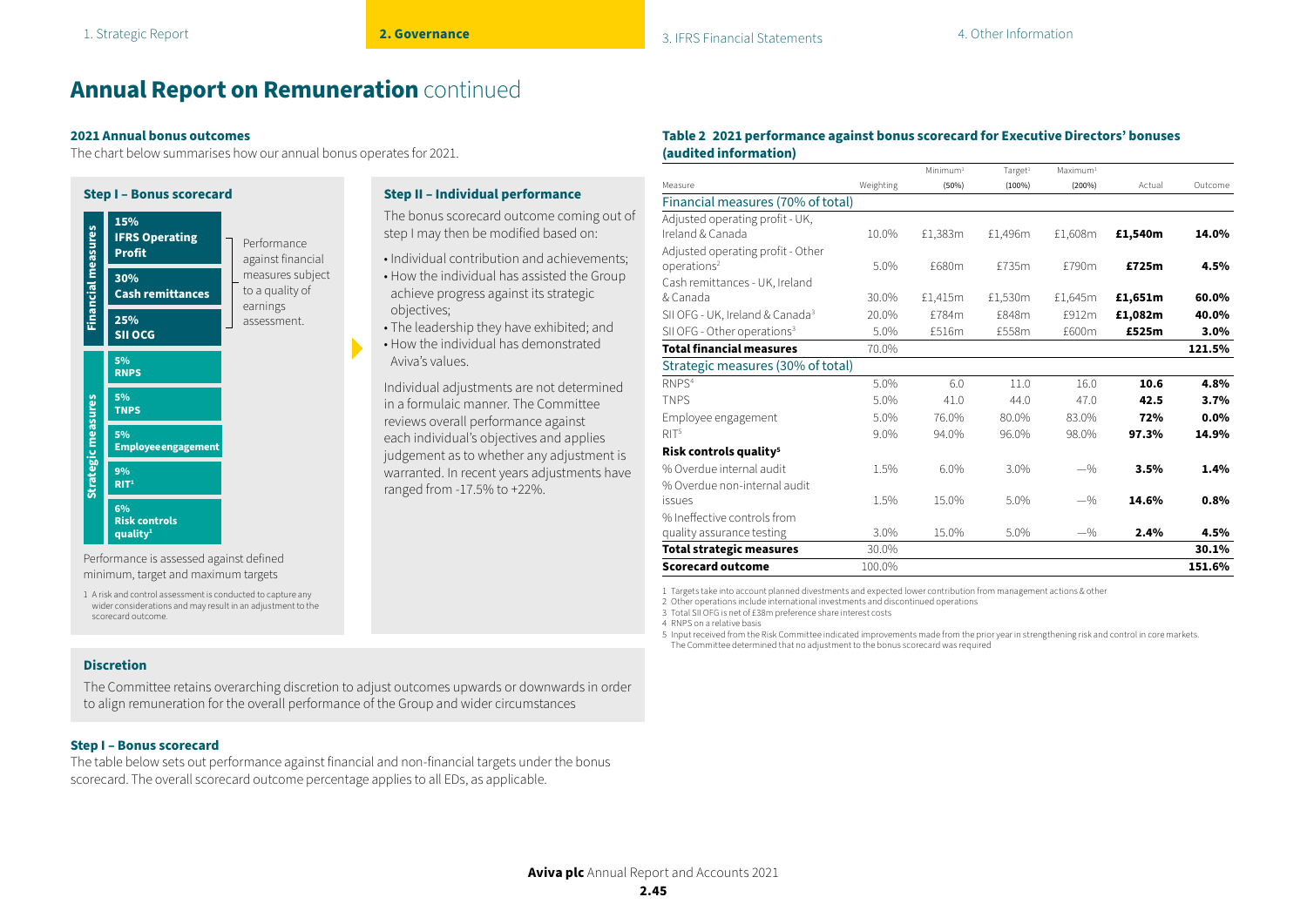#### **Step II – Individual performance**

The Committee assessed Amanda on her individual performance in the year which is set out below. As a result of his resignation, Jason Windsor was not eligible for an annual bonus in respect of 2021.

#### **Amanda Blanc**

The Aviva Group had a strong year under Amanda's leadership building on her first six months in 2020. Key achievements include:

- Delivery of strong and broad financial performance with robust growth across targeted areas (£10 billion net flows in S&R, record Commercial Lines growth, £6.2 billion of BPA volumes) and solid underlying performance across continuing operations with progress towards efficiency targets
- Completion of our divestment programme at pace with the sale of businesses in continental Europe (France, Poland, and the remaining Italian businesses) and Asia (Vietnam)
- Successful completion of the disposals has allowed the commencement of £1 billion share buyback and the announcement of a total capital return of £4.75 billion to shareholders
- £1.9 billion debt reduction delivered in the year, bringing the debt leverage ratio below 30%
- Gained support from investor community for Group strategy
- Driven Aviva's leadership position on ESG, including announcement on Net Zero ambition by 2040, leading two key workstreams at COP26, Women in Finance Champion
- Delivered step change in Risk & Control Environment and improved relationship with principal regulators
- Continued to build senior leadership team, through appointments of Chief Customer & Marketing Officer, and Chief Information Officer, to deliver strategy

The Committee carefully considered Amanda's performance and details of the individual adjustments are reflected in table 3.

#### **Table 3 2021 bonus outcomes for Executive Directors1**

|                                                         | Amanda Blanc |
|---------------------------------------------------------|--------------|
| Bonus scorecard (0% - 200%)                             | 151.6%       |
| Committee discretion                                    | $-9/0$       |
| Sub total                                               | 151.6%       |
| Individual adjustment                                   | 25.0%        |
| <b>Final outcome</b>                                    | 176.6%       |
| Target opportunity (% of salary)                        | 100.0%       |
| Maximum opportunity for 2021 <sup>1</sup> (% of salary) | 200.0%       |
| Final bonus outcomes                                    |              |
| % of salary <sup>2</sup>                                | 176.6%       |
| % of maximum                                            | 88.3%        |
| £ amount                                                | £1,766,000   |

1 The Group CEO has a maximum bonus opportunity of two times target (i.e. 200% of salary) while other EDs have a maximum opportunity of one and a half times target (150% of salary)

2 The bonus scorecard for EDs can range from 0 to 200%. When the final outcome is above 100%, the resulting final bonus outcome, as a % of salary, is on a '1% for 1%' basis for the Group CEO and on a '2% for 1%' basis for other EDs; e.g. a final outcome of 140% would result in a bonus of 140% of salary for the Group CEO and 120% of salary for other EDs. When below 100% scaling is '1% for 1%', such that a final outcome of 80% would result in a bonus of 80% of salary for all EDs, including the Group CEO.

#### **Discretion**

The Committee is conscious of the provisions of the 2018 Code, with remuneration committees being encouraged to review incentive outcomes against individual and company performance, together with any wider circumstances, and to exercise independent judgement and discretion in relation to remuneration outcomes. Taking into account the impact of the outcome of the quality of earnings assessment, the Committee is of the view that these outcomes appropriately reflect the overall performance of Aviva during the year and align with the experience of shareholders and no discretion was exercised.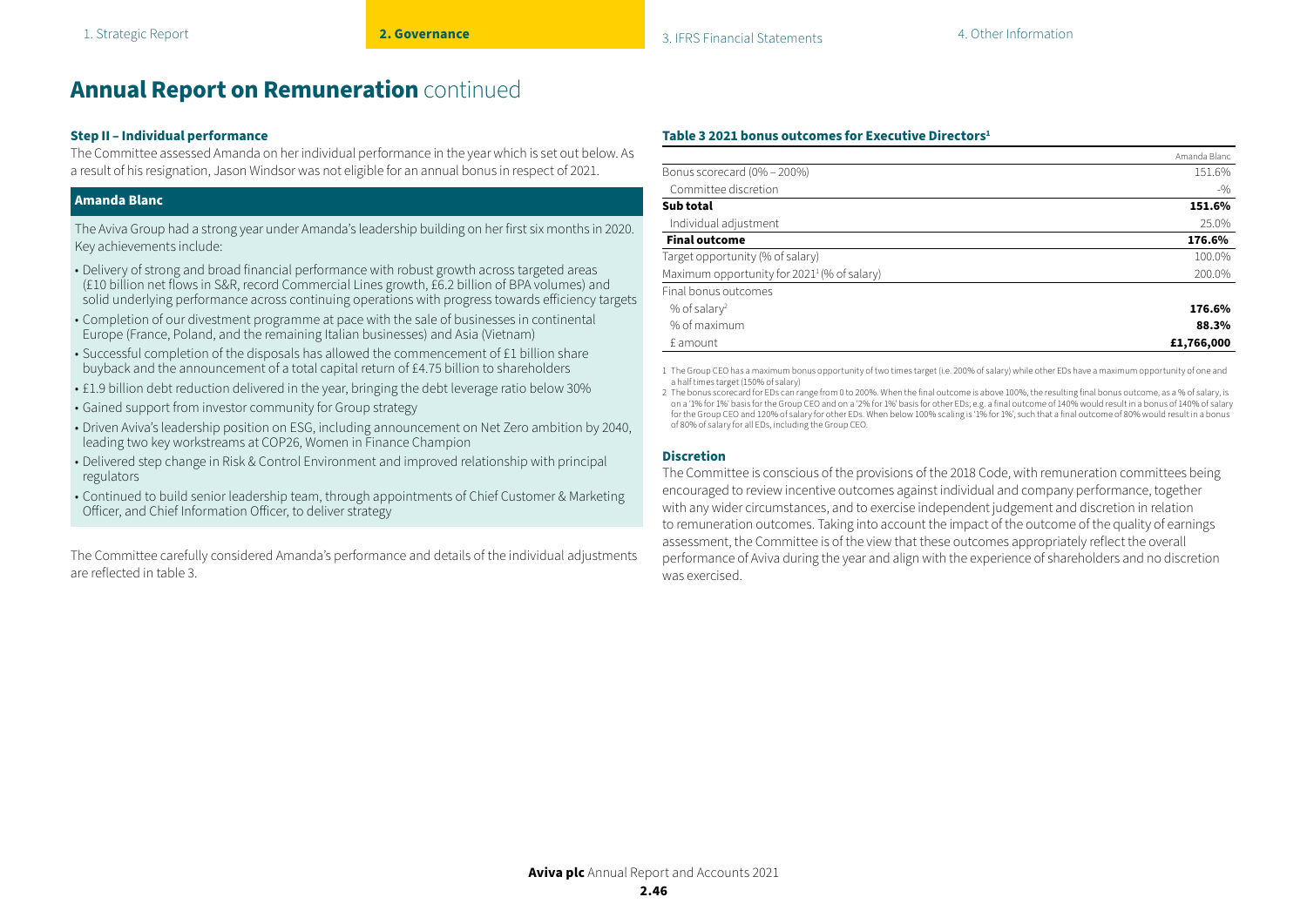#### **2019 LTIP vesting in respect of performance period 2019-2021**

The Operating EPS and TSR outcome for the 2019 LTIP are detailed in the table below. 0% of the award will vest in March 2022. No discretion regarding the vesting outcome of the 2019 LTIP was exercised by the Committee.

#### **Table 4 2019 LTIP award – performance conditions**

| <b>Metric and Weighting</b>                 | Threshold<br>(10% vest) | Maximum<br>(100% vest)   | Vesting<br>(% of maximum) |
|---------------------------------------------|-------------------------|--------------------------|---------------------------|
| Actual (7.9)%                               |                         |                          |                           |
| <b>Operating EPS - 50%</b>                  | 4.0% p.a.               | $10.0\%$ p.a.            | $0.0\%$                   |
| Actual 10th of 14                           |                         |                          |                           |
| Relative TSR <sup>1</sup> Performance – 50% | <b>Median</b>           | Upper quintile and above | $0.0\%$                   |

1 TSR is a measure of share price growth, calculated as the difference between the share price at the vesting date and the 90 day average for the period immediately preceding the start of the three year performance period.

#### **Quality of earnings assessment – 2021 remuneration decisions**

The Committee discussed those items that impacted the overall results in 2021 e.g. foreign exchange, acquisitions and disposals, life assumption and modelling changes, prior year reserve development, and other items that are non-recurring in nature. This process provides the Committee with an understanding of the core profitability of the business taking these factors into account.

#### **Table 5 Awards granted during the year (audited information)**

Share and option awards granted to EDs during the year are set out below.

|                            | Date of<br>Award | Award<br>Type <sup>1</sup> | <b>Face Value</b><br>(% of basic<br>salary) <sup>2</sup> | <b>Face Value</b><br>$(E)^2$ | Threshold<br>(% of face<br>value) | Maximum<br>Performance Performance<br>value) | End of<br>(% of face performance<br>period | End of<br>vesting/<br>holding<br>period |
|----------------------------|------------------|----------------------------|----------------------------------------------------------|------------------------------|-----------------------------------|----------------------------------------------|--------------------------------------------|-----------------------------------------|
| Amanda Blanc               | 27 May<br>2021   | <b>LTIP</b>                | 300%                                                     | £3,000,000                   | 20%                               | 100%                                         | 31 Dec<br>2023                             | 22 Mar<br>2026                          |
|                            | 27 May<br>2021   | <b>ABP</b>                 | 39%                                                      | £391,304                     | N/A                               |                                              |                                            | 22 Mar<br>2024                          |
| Jason Windsor <sup>3</sup> | 27 May<br>2021   | <b>LTIP</b>                | 225%                                                     | £1,518,750                   | 20%                               | 100%                                         | 31 Dec<br>2023                             | 22 Mar<br>2026                          |
|                            | 27 May<br>2021   | <b>ABP</b>                 | 67%                                                      | £450,000                     | N/A                               |                                              |                                            | 22 Mar<br>2024                          |

1 ABP and LTIP awards have been granted as conditional share awards. The LTIP is a conditional right to receive shares which vest at the end of a threeyear performance period, with an additional two-year holding period. ABP represents two-thirds of the 2020 bonus which is deferred into shares and vests in three equal annual tranches. Shares issued in lieu of dividends accrue on ABP and LTIP awards during the ABP deferral period and the LTIP performance period.

2 Face value for the awards granted on 27 May 2021 have been calculated using the average of the middle-market closing price of an Aviva ordinary share on the three consecutive business days immediately preceding the date of the main grant for other employees, 22 March 2021, of 395.00 pence

3 Deferred awards under the ABP and LTIP will no longer vest and will lapse on departure

#### **Targets for LTIP awards made in 2021**

Three-year targets are set annually within the context of the Company's strategic plan. The 2021 targets are provided below.

#### **Table 6 2021 LTIP performance targets (audited information)**

| <b>Measure and weighting</b>                                                          | Vesting<br>Below<br>threshold<br>0% | <b>Threshold</b><br>20% | 20-100% | <b>Maximum</b><br>100% | Above<br>maximum<br>100% |
|---------------------------------------------------------------------------------------|-------------------------------------|-------------------------|---------|------------------------|--------------------------|
| SII Ro $E^{1,2}$ – 22.5%                                                              |                                     | 10%                     |         | 12%                    |                          |
| <b>Cumulative Cash</b><br>Remittances $1 - 22.5\%$                                    |                                     | £5.1bn                  |         | £5.6bn                 |                          |
| $TSR^3 - 45%$                                                                         |                                     | <b>Median</b>           |         | <b>Upper Quintile</b>  |                          |
| <b>Reduction in CO<sub>2</sub></b> intensity<br>of shareholder assets $4 - 5\%$       |                                     | 10%                     |         | 15%                    |                          |
| <b>Females in senior</b><br>leadership roles $5 - 2.5\%$                              |                                     | 36%                     |         | 40%                    |                          |
| <b>Ethnically diverse employees in</b><br>senior leadership roles <sup>6</sup> - 2.5% |                                     | 7.50%                   |         | 12.50%                 |                          |

1 Any vesting of the SII RoE and Cumulative Cash Remittances elements of the LTIP are subject to a SII shareholder cover ratio that meets or exceeds the minimum of the stated working range (in 2021, this was 160% to 180%)

2 Threshold and Maximum target range adjusted to reflect the change in the methodology of SII RoE calculation and the divestment of non-core businesses during the performance period

3 Aviva's TSR performance will be assessed against that of the following companies: Aegon, Allianz, Assicurazioni Generali, AXA, Direct Line Group, Intact, Legal & General, Lloyds Banking Group, M&G, Phoenix and Zurich Insurance. The performance period for the TSR performance condition is the three years beginning 1 January 2020. For the purposes of measuring the TSR performance condition, the Company's TSR and that of the comparator group will be based on the 90-day average TSR for the period immediately preceding the start and end of the performance period.

 $4\,$  Reduction in CO $_2$  intensity of shareholder assets over the three-year performance period is aligned to Aviva Group's target of being Net Zero by 2040.

5 Calculated as the percentage of colleagues in senior leadership roles in the UK, Ireland, Canada and Group functions who identify as female

6 Calculated as the percentage of colleagues in senior leadership roles in the UK who identify their ethnicity as anything other than 'white'

#### **Payments to past directors (audited information)**

There were no payments made to past directors during the year.

#### **Payments for loss of office (audited information)**

There were no payments for loss of office made during the year.

Jason Windsor resigned as CFO on 12 January 2022 and his six-month notice period ends in July 2022.

- During this period, Jason will continue to receive his contractual salary and benefits, which are expected to be £408,000 for the time employed during 2022.
- Jason was not eligible for further awards under the ABP (including for 2021) and LTIP. Following his resignation, and in line with the relevant plan rules, deferred awards under the ABP and LTIP will no longer vest and will formally lapse on departure. Jason will be required to hold his full shareholding requirement for two years following cessation of employment.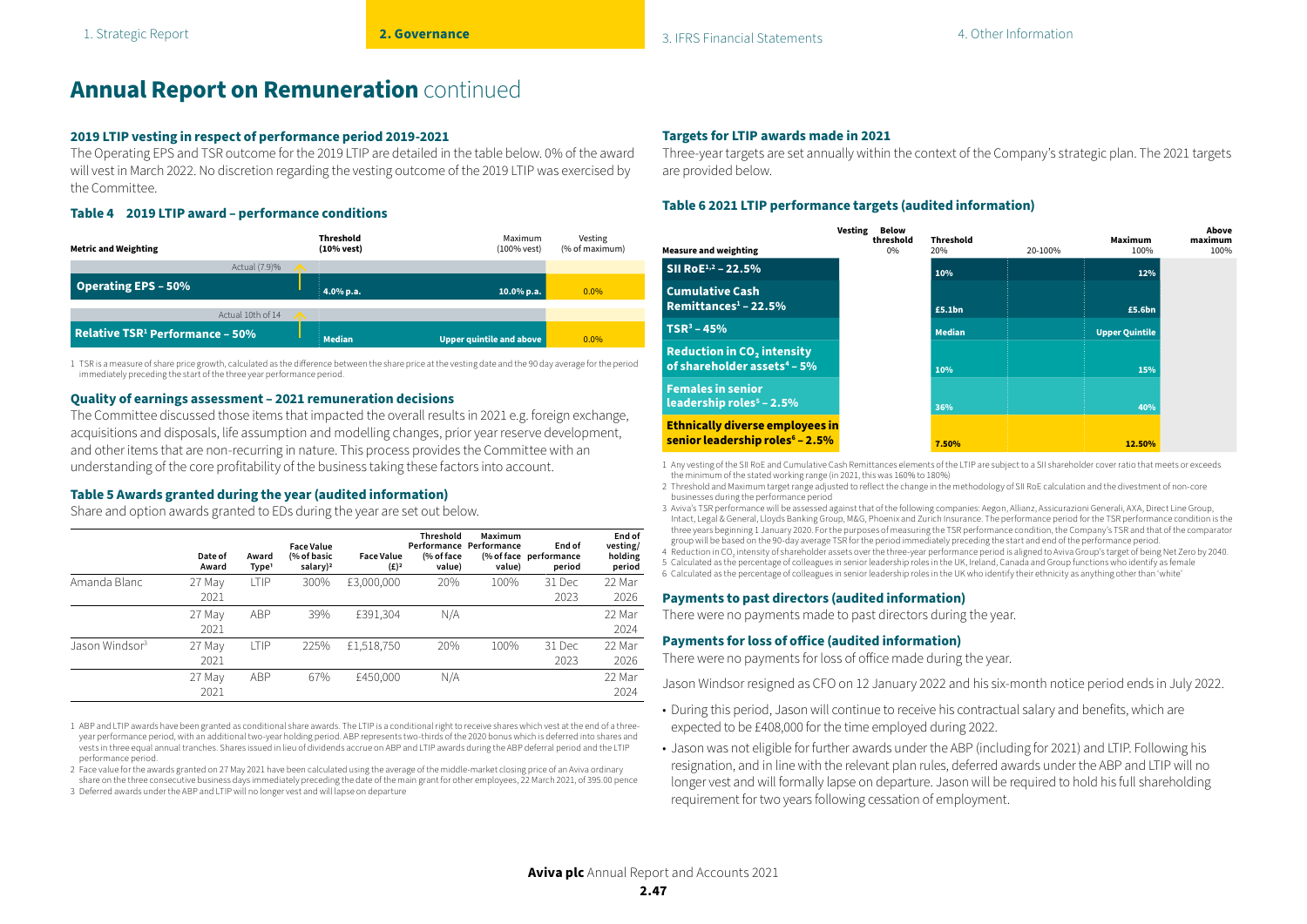#### **Table 7 Total 2021 remuneration for Non-Executive Directors (audited information)**

The table below sets out the total remuneration earned by each NED who served during 2021 for Grouprelated activities.

|                               |              | Fees                     |              | Benefits <sup>1</sup><br>Aviva plc total |              |              | Subsidiaries fees |                          | Group total  |              |
|-------------------------------|--------------|--------------------------|--------------|------------------------------------------|--------------|--------------|-------------------|--------------------------|--------------|--------------|
|                               | 2021<br>£000 | 2020<br>£000             | 2021<br>£000 | 2020<br>£000                             | 2021<br>£000 | 2020<br>£000 | 2021<br>£000      | 2020<br>£000             | 2021<br>£000 | 2020<br>£000 |
| Chair                         |              |                          |              |                                          |              |              |                   |                          |              |              |
| George Culmer <sup>2</sup>    | 550          | 392                      | 8            | 5                                        | 558          | 397          |                   |                          | 558          | 397          |
| <b>NEDs</b>                   |              |                          |              |                                          |              |              |                   |                          |              |              |
| Patricia Cross <sup>3</sup>   | 141          | 141                      |              |                                          | 141          | 141          |                   | 60                       | 141          | 201          |
| Patrick Flynn                 | 210          | 171                      | 1            | $\overline{2}$                           | 211          | 173          |                   |                          | 211          | 173          |
| Belén Romana                  |              |                          |              |                                          |              |              |                   |                          |              |              |
| García                        | 175          | 165                      |              | 8                                        | 175          | 173          |                   | 44                       | 175          | 217          |
| Shonaid                       |              |                          |              |                                          |              |              |                   |                          |              |              |
| Jemmett-Page <sup>2</sup>     | 3            |                          |              |                                          | 3            |              |                   |                          | 3            |              |
| Mohit Joshi <sup>2</sup>      | 105          | 9                        | 1            | $\overline{\phantom{0}}$                 | 106          | 9            |                   | $\overline{\phantom{0}}$ | 106          | 9            |
| Pippa Lambert <sup>2</sup>    | 124          | $\overline{\phantom{0}}$ |              |                                          | 124          |              |                   | $\qquad \qquad$          | 124          |              |
| Jim McConville <sup>2</sup>   | 170          | 15                       | 1            | $\hspace{0.05cm}$                        | 171          | 15           |                   | $\overline{\phantom{0}}$ | 171          | 15           |
| Michael Mire                  | 135          | 128                      | 1            | $\mathbf{1}$                             | 136          | 129          |                   |                          | 136          | 129          |
| Martin Strobel <sup>2</sup>   | 23           |                          |              |                                          | 23           |              |                   |                          | 23           |              |
| <b>Total</b><br>emoluments of |              |                          |              |                                          |              |              |                   |                          |              |              |
| <b>NEDs</b>                   | 1,636        | 1,021                    | 12           | 16                                       | 1,648        | 1,037        |                   | 104                      | 1,648        | 1,141        |

1 Benefits include the gross taxable value of expenses relating to accommodation, travel and other expenses incurred on Company business in

accordance with our expense policy and may vary year-on-year dependent on the time required to be spent in the UK 2 George was appointed as Chair on 27 May 2020, Mohit and Jim were appointed to the Board on 1 December 2020, Pippa on 1 January 2021, Martin on 22 October 2021 and Shonaid on 20 December 2021

3 Patricia stepped down from the board of Aviva Investors Holdings Limited on 31 December 2020

The Aviva plc total amount paid to NEDs in 2021 was £1,648,000 which is within the limits set in the Company's Articles of Association, as previously approved by shareholders.

#### **Subsidiary company board memberships**

During the year, no NEDs were appointed as directors of subsidiary companies.

#### **Percentage change in remuneration of the Directors**

Table 8 sets out the change in the basic salary, bonus and benefits of each of the Directors and that of the wider workforce. The UK employee workforce was chosen as a suitable comparator group, as the Group CEO and CFO are based in the UK (albeit with global responsibilities), and pay changes across the Group vary widely depending on local market conditions.

#### **Table 8 Percentage change in remuneration of the Directors**

|                                      |             |              | 2020-21               |             |        | 2019-20    |
|--------------------------------------|-------------|--------------|-----------------------|-------------|--------|------------|
|                                      | Salary/Fees | <b>Bonus</b> | Benefits <sup>6</sup> | Salary/Fees | Bonus  | Benefits   |
| Group CEO <sup>1</sup>               |             |              |                       |             |        |            |
| Amanda Blanc                         | 0.0%        | 47.2%        | $(23.9)\%$            |             |        |            |
| CFO <sup>1</sup>                     |             |              |                       |             |        |            |
| Jason Windsor                        | 0.0%        | $(100.0)\%$  | $(82.6)\%$            | 0.0%        | (0.6)% | 11.1%      |
| Chair <sup>1</sup>                   |             |              |                       |             |        |            |
| George Culmer                        | 0.0%        |              | 57.7%                 | 263.6%      |        | $(26.3)\%$ |
| Non-Executive Directors <sup>2</sup> |             |              |                       |             |        |            |
| Patricia Cross                       | (0.2)%      |              |                       | 10.4%       |        | $-$ %      |
| Patrick Flynn <sup>1,3</sup>         | 5.0%        |              | $(75.0)\%$            | 44.8%       |        | $(39.4)\%$ |
| Belén Romana García                  | 6.1%        |              | $(98.0)\%$            | 18.9%       |        | (47.9)%    |
| Shonaid Jemmett-Page <sup>4</sup>    |             |              |                       |             |        |            |
| Mohit Joshi <sup>1</sup>             | 0.0%        |              |                       |             |        |            |
| Pippa Lambert <sup>4</sup>           |             |              |                       |             |        |            |
| Jim McConville <sup>1</sup>          | 0.0%        |              |                       |             |        |            |
| Michael Mire                         | 4.9%        |              | 10.5%                 | 9.6%        | $-$ %  | $(82.8)\%$ |
| Martin Strobel <sup>4</sup>          |             |              |                       |             |        |            |
| All UK-based employees <sup>5</sup>  | 3.8%        | 47.4%        | 34.8%                 | 3.3%        | 0.5%   | 10.7%      |

1 Salary/fees, annual bonus and benefit amounts for the EDs, the Chair and Patrick, Mohit and Jim have been annualised where applicable to reflect what they would have been over a full 12-month period to aid comparison. The decrease in benefits for EDs reflects lower relocation and taxable travel and subsistence

2 The increase in fee levels for NEDs are mainly driven by increases in fees effective July 2020, as set out in table 18

3 Patrick was appointed as Senior Independent Director of Aviva plc and a Remuneration Committee member on 15 June and 7 September 2020 respectively

4 Pippa was appointed to the Board on 1 January 2021, Martin on 22 October 2021 and Shonaid on 20 December 2021 therefore no comparisons are available

5 The increase in taxable benefits for UK based employees has been mainly driven by the one-off recognition of colleagues for their hard work during the pandemic and an increase in the cost of private medical insurance. Without these items, benefits would have increased by 8.4% reflecting greater use of our online recognition platform.

6 The reduction in benefits for NEDs compared to 2020 is largely reflective of reduced taxable travel and subsistence costs due to the pandemic continuing into 2021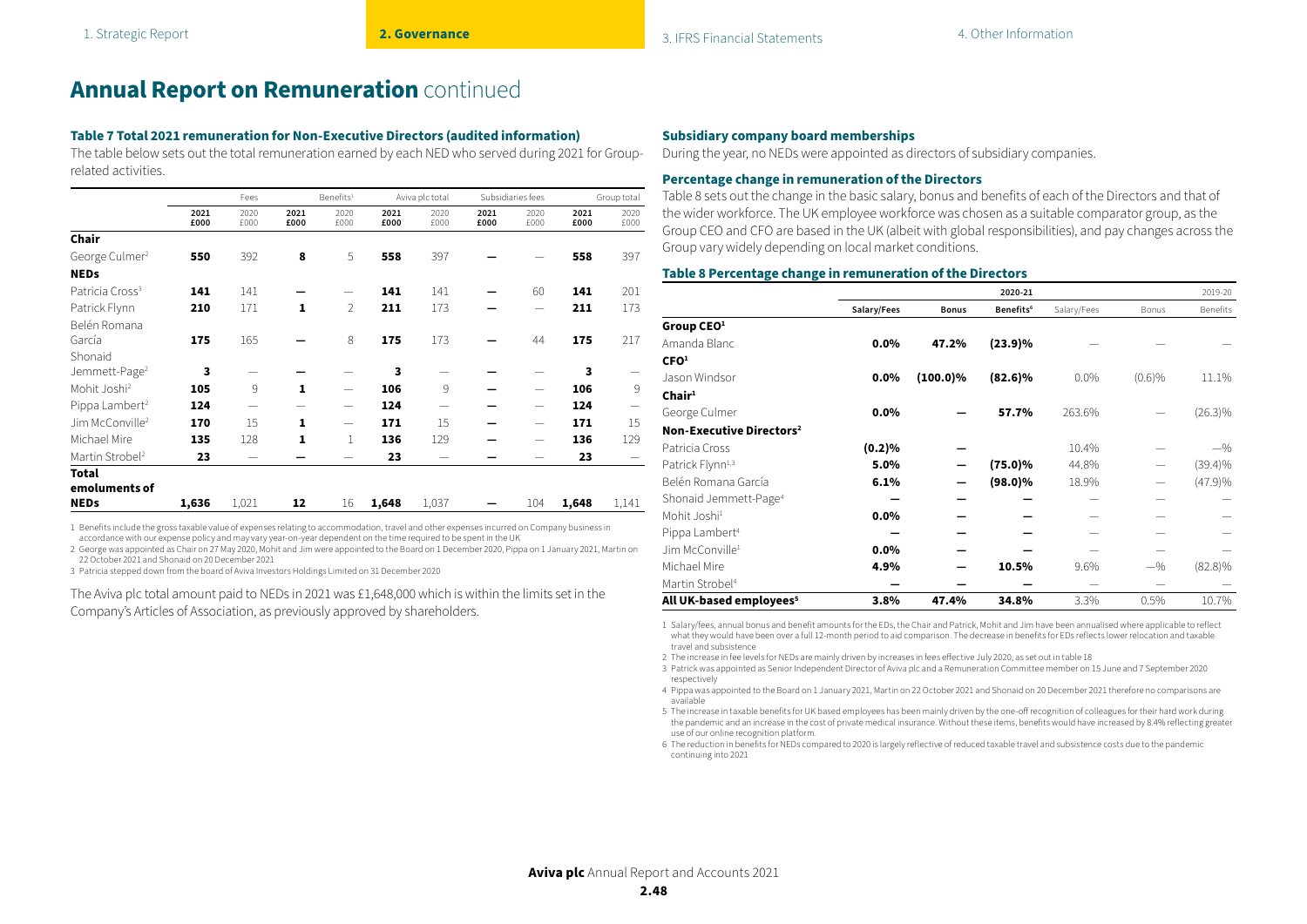#### **Historical TSR performance and Group CEO remuneration outcomes**

The table below compares the TSR performance of the Company over the past ten years against the TSR of the FTSE 100. This index has been chosen because it is a recognised equity market index of which Aviva is a member. In addition, median TSR performance for the LTIP comparator group has been shown. The companies which comprise the 2021 LTIP comparator group for TSR purposes are listed below table 6.



#### **Table 9 Aviva plc ten-year TSR performance against the FTSE 100 and the median of the comparator group**

The table below summarises the historical Group CEO single figure for total remuneration, and annual bonus and LTIP outcomes as a percentage of maximum over this period.

#### **Table 10 Historical Group CEO remuneration outcomes**

|                                                 | Group CEO                    | 2012              | 2013  | 2014                     | 2015  | 2016  | 2017  | 2018                     | 2019  | 2020    | 2021                     |
|-------------------------------------------------|------------------------------|-------------------|-------|--------------------------|-------|-------|-------|--------------------------|-------|---------|--------------------------|
| Annual bonus payout (as a %                     | Amanda Blanc <sup>1</sup>    |                   |       |                          |       |       |       |                          |       | 60.0%   | 88.3%                    |
| of maximum opportunity)                         | Maurice Tulloch <sup>2</sup> |                   |       |                          |       |       |       | $\overline{\phantom{0}}$ | 48.1% | $0.0\%$ | $\overline{\phantom{0}}$ |
|                                                 | Mark Wilson <sup>3</sup>     | $\hspace{0.05cm}$ | 75.0% | 86.7%                    | 91.0% | 91.0% | 94.0% | 42.0%                    |       |         |                          |
|                                                 | Andrew Moss <sup>4</sup>     |                   |       |                          |       |       |       |                          |       |         |                          |
| LTIP vesting (as a % of<br>maximum opportunity) | Amanda Blanc                 |                   |       |                          |       |       |       |                          |       |         |                          |
|                                                 | Maurice Tulloch              |                   |       |                          |       |       |       | $\overline{\phantom{0}}$ | 50.0% | 0.0%    |                          |
|                                                 | Mark Wilson                  |                   |       | $\overline{\phantom{0}}$ | 53.0% | 41.3% | 36.9% |                          |       |         |                          |
|                                                 | Andrew Moss                  |                   |       |                          |       |       |       |                          |       |         |                          |
| Group CEO single figure of                      | Amanda Blanc                 |                   |       |                          |       |       |       |                          |       | 1,205   | 3,010                    |
| remuneration (£000)                             | Maurice Tulloch              |                   |       |                          |       |       |       |                          | 2,352 | 1,030   |                          |
|                                                 | Mark Wilson                  | $\hspace{0.05cm}$ | 2,615 | 2,600                    | 5,438 | 4,523 | 4,318 | 1,836                    |       |         |                          |
|                                                 | Andrew Moss                  | 554               |       |                          |       |       |       |                          |       |         |                          |

1 Amanda was appointed Group CEO on 6 July 2020

- 2 Maurice was appointed Group CEO on 4 March 2019. Maurice stepped down as Group CEO and retired from the Board on 6 July 2020
- 3 Mark joined the Board as an ED with effect from 1 December 2012 and became Group CEO on 1 January 2013. Mark stepped down as Group CEO and left the Board on 9 October 2018.

4 Andrew resigned from the Board with effect from 8 May 2012 and left the Company on 31 May 2012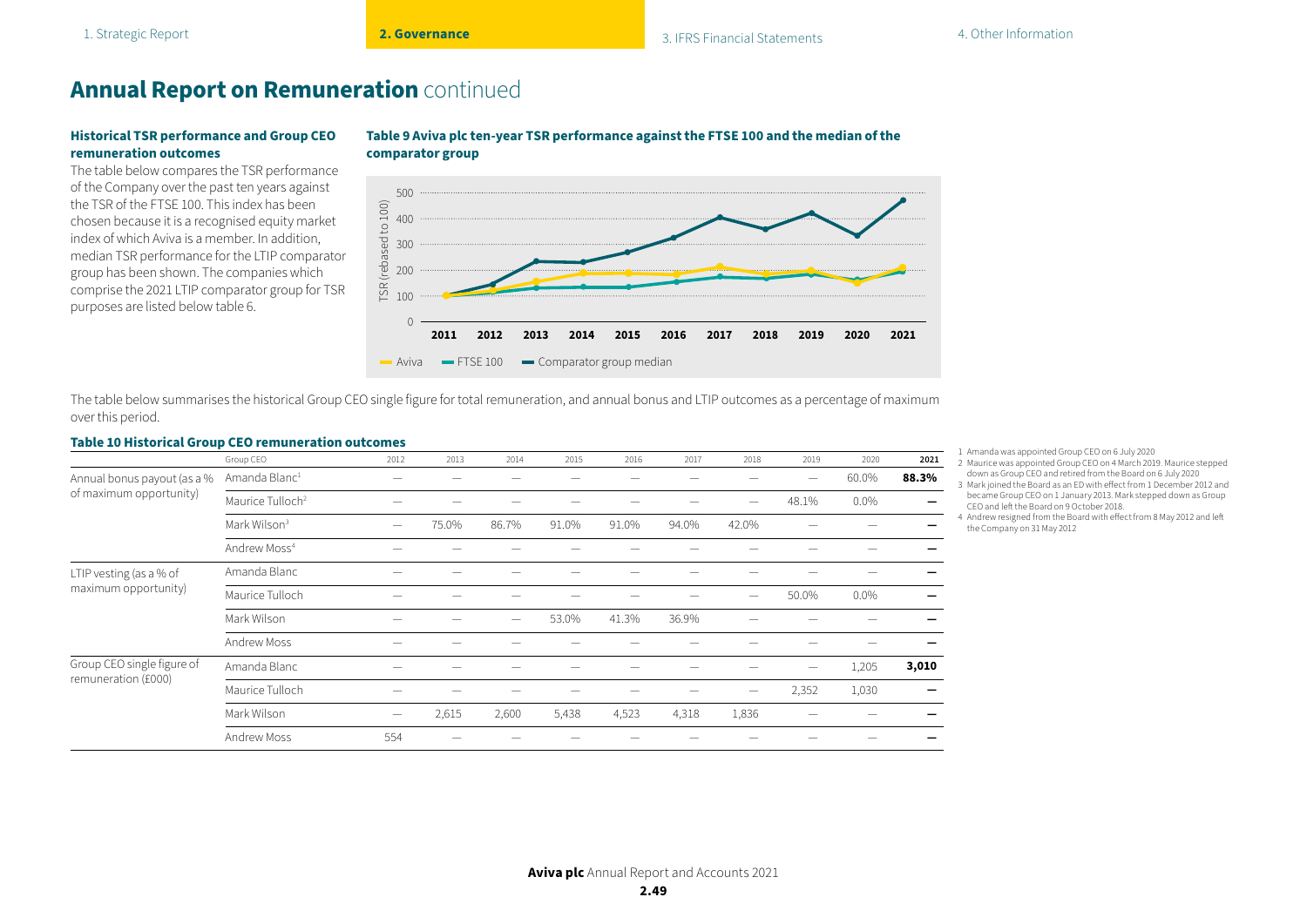## **CEO Pay ratio reporting**

The table below sets out the ratio at median, 25th and 75th percentile of the total remuneration received by the Group CEO compared to the total remuneration received by our UK employees. Total remuneration reflects all remuneration received by an individual in respect of the relevant years, and includes salary, benefits, bonus, pension, and value received from incentive plans.

#### **Table 11 CEO Pay ratio table**

| Year | Method          | P25 (lower<br>quartile)<br>P50(median) |      |      |  |  |
|------|-----------------|----------------------------------------|------|------|--|--|
| 2021 | <b>Option A</b> | 102:1                                  | 70:1 | 42:1 |  |  |
| 2020 | Option A        | 80:1                                   | 56:1 | 34:1 |  |  |
| 2019 | Option A        | 90:1                                   | 63:1 | 37:1 |  |  |

We would highlight the following in terms of the approach taken.

- In calculating the ratio for 2020, the single figure for both Amanda and Maurice Tulloch in respect of their services as Group CEO were aggregated
- In 2019, the single figure for Maurice was aggregated with the pro-rata fees for Sir Adrian Montague as Executive Chairman
- The P25, P50 and P75 employees were calculated based on full-time equivalent data as at 31 December of the relevant years
- Out of the three alternatives available for calculating the ratio, we chose to use Option A as it is considered to be the most accurate way of identifying employees at P25, P50 and P75, and is aligned with shareholder expectations. Under this approach we calculate total remuneration on a full-time equivalent basis for all of our UK employees and rank them accordingly

The increase in the ratio reflects the fact that Amanda was Group CEO for the whole of 2021 and consequently received a full-year bonus, compared to a pro-rated bonus in 2020 and Maurice Tulloch did not receive a bonus for the period that he was CEO in 2020.

Although the CEO pay ratio has increased, the salary and total remuneration for each quartile employee has increased. This reflects the salary increases and salary progression in place for frontline colleagues and higher bonuses for 2021 across the wider population.

Table 12 provides further information on the total remuneration figure for each quartile employee, and the salary component within this.

#### **Table 12 Salary and total remuneration used in the CEO pay ratio calculations**

| Year | Pay element        | P25 (lower<br>quartile) | P50 (median) | P75 (upper<br>quartile) |
|------|--------------------|-------------------------|--------------|-------------------------|
|      | Salarv             | £23.785                 | £34.529      | £54.383                 |
| 2021 | Total remuneration | £29.406                 | £42.836      | £71.952                 |

In reviewing the employee pay data, the Committee is comfortable that the P25, P50 and P75 individuals identified appropriately reflect the employee pay profile at those quartiles, and that the overall picture presented by the ratios is consistent with our pay, reward and progression policies for UK employees.

At Aviva, we consider that we are equally focused on our colleagues as we are on our customers. We work hard to recognise the individual needs of colleagues and in this context, we are proud of the reward, benefits and overall career packages that we offer our colleagues:

- In the UK, we have been an accredited Living Wage employer since April 2014 and a Living Hours employer since October 2020. We have recently increased minimum salary levels so that all colleagues can continue to receive the real Living Wage, whilst fully participating in pension arrangements in the most tax effective manner.
- We have a structured salary progression scheme for our frontline colleagues, providing incremental salary increases over the first few years in role as individuals develop and gain experience.
- We conduct regular market reviews of our salary ranges in order to maintain competitiveness to market rates, and we move everyone who is below a band to at least the minimum of that range each year.
- We have a comprehensive, flexible benefits offering, providing colleagues with the opportunity to select the benefits that matter most to them including equal parental leave.
- Our competitive pension scheme provides an employer contribution of 14% of salary (subject to the level of employee contribution). Above this level, we share employer National Insurance savings with our colleagues.
- UK colleagues are eligible to participate in our SAYE and AESOP offerings with similar plans operating for many of our overseas colleagues. We are proud of the participation rates in these plans, with over 65% participating in the SAYE and over 75% in the AESOP.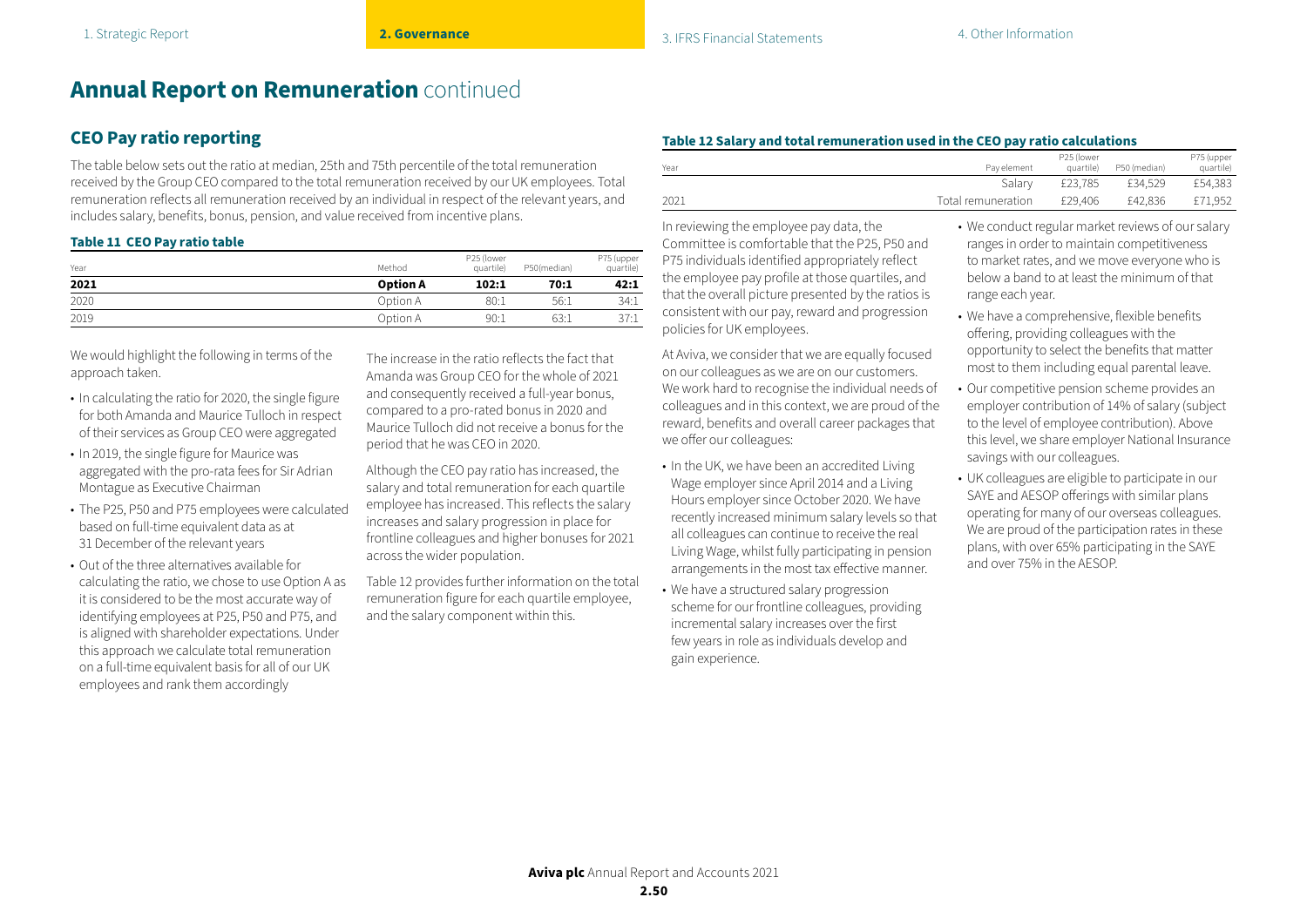#### **Relative importance of spend on pay**

Table 13 outlines Group adjusted operating profit, dividends paid to shareholders and share buybacks, compared to overall spend on pay in total. This measure of profit has been chosen as it is used for decision-making and the internal performance management of the Group's operating segments.

#### **Table 13 Relative importance of spend on pay**

|                                         |            |            | $\%$<br>change            |
|-----------------------------------------|------------|------------|---------------------------|
|                                         | 2021<br>£m | 2020<br>£m | hetween.<br>$2020 - 2021$ |
| Group adjusted operating profit         | 2,265      | 3,161      | (28)%                     |
| Ordinary dividends paid to shareholders | 1,110      | 236        | 370%                      |
| Share buybacks <sup>1</sup>             | 663        |            | 100%                      |
| Total staff $costs2$                    | 1,580      | 1.542      | 2%                        |

1 On 12 August 2021, the Group announced a share buyback of ordinary shares for an aggregate purchase price of up to £750 million. On 16 December 2021 Aviva announced the increase and extension of the share buyback programme to £1 billion. In the year ended 31 December 2021, £663 million of shares had been purchased and shares with a nominal value of £42 million have been cancelled, giving rise to an additional capital redemption reserve of an equivalent amount. See note 32 for further details

2 Total staff costs from continuing operations includes wages and salaries, social security costs, post-retirement obligations, profit sharing and incentive plans, equity compensation plans and termination benefits. The average number of employees in continuing operations was 22,312 (2020: 22,905)

## **Statement of directors' shareholdings and share interests**

#### **EDs share ownership requirements**

Under our Shareholding Policy applicable to 2021, the Company requires the Group CEO to build a shareholding in the Company equivalent to 300% of basic salary and each ED to build a shareholding in the Company equivalent to 225% of basic salary.

- The EDs are required to retain 50% of the net shares released from ABP and LTIP awards until the shareholding requirement is met
- The shareholding requirement needs to be built up over a period not exceeding five-years
- Unvested share awards, including shares held in connection with bonus deferrals, are not taken into account in applying this test
- A post-cessation holding period of two years applies. This is at the same level as the current (within employment) guideline. The Committee retains the discretion to waive part or all of the guideline where considered appropriate, for example in exceptional or compassionate circumstances
- EDs are required to retain shares vesting from incentive plans within the Company-sponsored nominee account, and are not permitted to transfer them e.g. into their own brokerage accounts, unless otherwise agreed by the Committee. In this manner, the Committee is able to retain oversight of the shares and is comfortable that this provides the ability to enforce the post-cessation guidelines in practice and helps with the enforcement of malus and clawback

|  | Table 14 Executive directors - share ownership requirement (audited information) |
|--|----------------------------------------------------------------------------------|
|  |                                                                                  |

|                                      |                                |                                                                      |                                                                                            | Options held                            |                      |                                      |                                                                   |                    |
|--------------------------------------|--------------------------------|----------------------------------------------------------------------|--------------------------------------------------------------------------------------------|-----------------------------------------|----------------------|--------------------------------------|-------------------------------------------------------------------|--------------------|
| <b>Executive</b><br><b>Directors</b> | Owned<br>outright <sup>1</sup> | Unvested and<br>subiect to<br>performance<br>conditions <sup>2</sup> | Unvested and<br>subiect to<br>continued<br>employment <sup>3</sup> employment <sup>4</sup> | Unvested and<br>subject to<br>continued | but not<br>exercised | Vested Shareholding<br>(% of salary) | Current<br>requirement shareholding <sup>5</sup><br>(% of salary) | Reauirement<br>met |
| Amanda<br>Blanc                      | 352.226                        | 1.401.414                                                            | 99.064                                                                                     |                                         |                      | 300                                  | 145%                                                              | Νo                 |
| Jason<br>Windsor <sup>6</sup>        | 584.799                        | 1,047,702                                                            | 272.681                                                                                    | 6.338                                   |                      | 225                                  | 356%                                                              | Yes                |

1 Directors' beneficial holdings in the ordinary shares of the Company. This information includes holdings of any connected persons

2 Awards granted under the Aviva LTIPs which vest only if the performance conditions are achieved

3 Awards arising through the ABP. Under this plan, some of the earned bonuses are paid in the form of conditional shares which are deferred for three years and released in three equal annual tranches. The transfer of the shares to the director at the end of the period is not subject to the attainment of performance conditions but the shares can be forfeited if the ED leaves service before the end of the period. For Jason, this also includes RSU awards, granted under the LTIP prior to his appointment to the Board. Details of these awards can be found in table 16.

4 Savings-related options (without performance conditions) over shares granted under the SAYE plan

5 Based on the closing middle-market price of an ordinary share of the Company on 31 December 2021 of 410.4 pence. The closing middle-market price of an ordinary share of the Company during the year ranged from 325.2 pence to 426.2 pence.

6 Deferred awards under the ABP and LTIP will no longer vest and will lapse on departure

There were no changes to the EDs interests in Aviva shares during the period 1 January 2022 to 1 March 2022.

#### **Table 15 Non-Executive Directors' shareholdings1 (audited information)**

|                      | 1 January<br>2021 | 31 December<br>2021 |
|----------------------|-------------------|---------------------|
| George Culmer        | 31,276            | 130,922             |
| Patricia Cross       | 31,192            | 32,903              |
| Patrick Flynn        |                   | 10,000              |
| Belén Romana García  | 19,418            | 27,509              |
| Shonaid Jemmett-Page |                   |                     |
| Mohit Joshi          |                   | 7,618               |
| Pippa Lambert        |                   | 2,903               |
| Jim McConville       |                   | 18,667              |
| Michael Mire         | 50,000            | 50,000              |
| Martin Strobel       |                   | 40.000              |

1 This information includes holdings of any connected persons

There were no changes to the NEDs interests in Aviva shares during the period 1 January 2022 to 1 March 2022.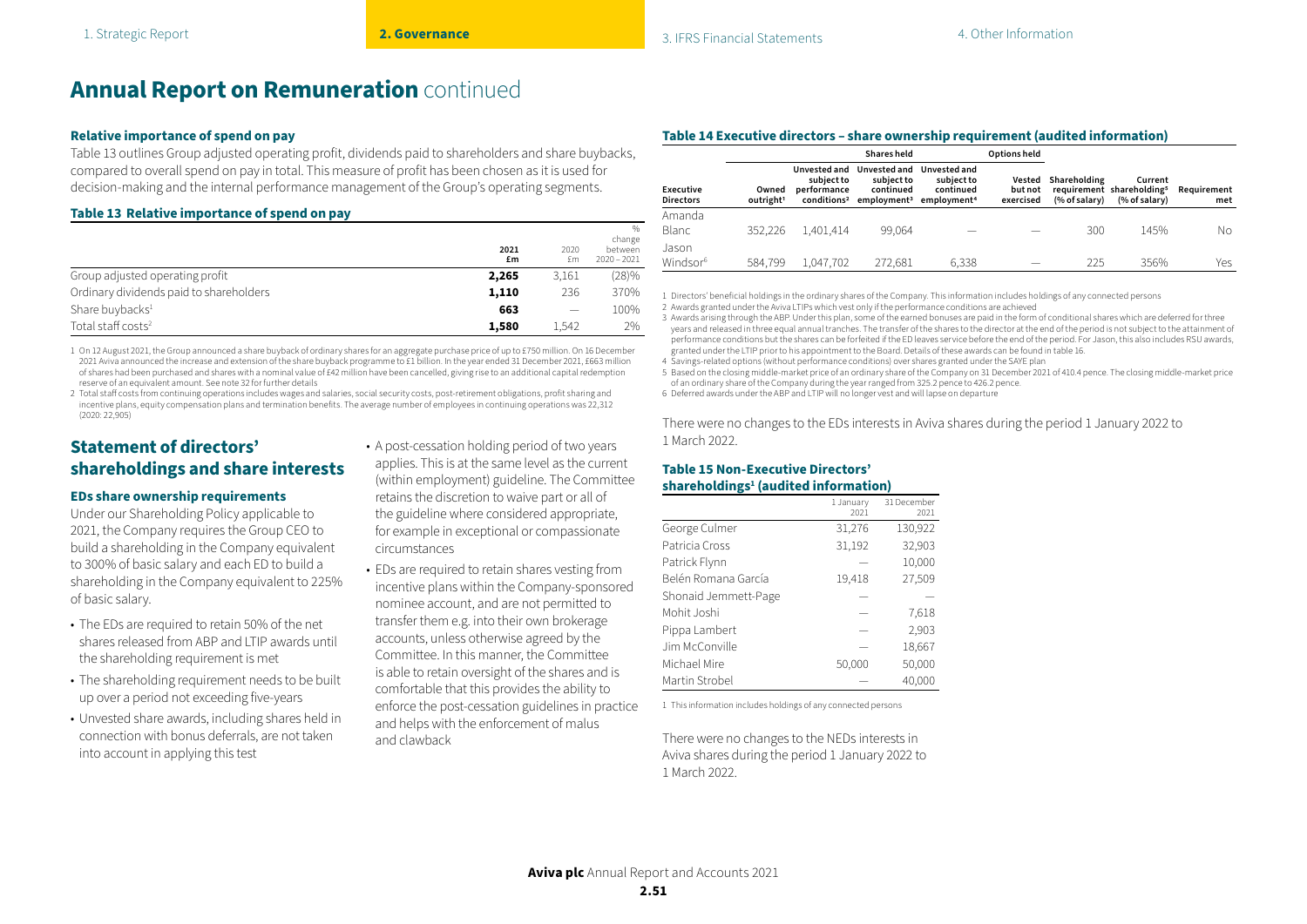## **Share awards and share options**

Details of the EDs who were in office for any part of the 2021 financial year and hold or held outstanding share awards or options over ordinary shares of the Company pursuant to

the Company's share based incentive plans are set out in the table below. EDs are eligible to participate in the Company's broad-based employee share plans on the same basis as other eligible employees. Details of awards and options granted to EDs under these plans are also included in tables 1, 5 and 14 (and SAYE options are included in table 16). More information around HMRC tax-advantaged plans can also be found in note 33. EDs are restricted from entering into any form of hedging arrangement

or remuneration and liability-related insurance policies which might undermine the risk alignment features of share awards (such as delivery in shares, performance conditions, malus and clawback provisions).

#### **Table 16 LTIP, ABP and options over Aviva shares (audited information)**

|                            |                                 | Options/awards                               | Options/awards                            | Options/awards                  |                                 | Market price at date                    |                                          | Market price at date                     |                                         |
|----------------------------|---------------------------------|----------------------------------------------|-------------------------------------------|---------------------------------|---------------------------------|-----------------------------------------|------------------------------------------|------------------------------------------|-----------------------------------------|
|                            | At 1 January 2021<br>(number)   | granted during year <sup>1</sup><br>(number) | exercised/vesting<br>during year (number) | lapsing during year<br>(number) | At 31 December 2021<br>(number) | awards granted <sup>2</sup><br>(number) | SAYE Exercise price<br>(options) (pence) | awards vested/option<br>exercised(pence) | Normal vesting date/<br>exercise period |
| Amanda Blanc               |                                 |                                              |                                           |                                 |                                 |                                         |                                          |                                          |                                         |
| LTIP <sup>3,4</sup>        |                                 |                                              |                                           |                                 |                                 |                                         |                                          |                                          |                                         |
| 2020                       | 641,921                         | $\hspace{0.1mm}-\hspace{0.1mm}$              | $\hspace{0.05cm}$                         | $\hspace{0.1mm}-\hspace{0.1mm}$ | 641,921                         | 297.50                                  |                                          | $\qquad \qquad$                          | Mar-23                                  |
| 2021                       | $\hspace{0.05cm}$               | 759,493                                      | $\overline{\phantom{m}}$                  | $\hspace{0.1mm}-\hspace{0.1mm}$ | 759,493                         | 412.50                                  | $\hspace{0.1mm}-\hspace{0.1mm}$          | $\hspace{0.1mm}-\hspace{0.1mm}$          | Mar-24                                  |
| <b>ABP</b>                 |                                 |                                              |                                           |                                 |                                 |                                         |                                          |                                          |                                         |
| 2021                       | $\overline{\phantom{m}}$        | 99,064                                       | $\overline{\phantom{a}}$                  | $\hspace{0.1mm}-\hspace{0.1mm}$ | 99,064                          | 412.50                                  | $\hspace{0.1mm}-\hspace{0.1mm}$          | $\hspace{0.1mm}-\hspace{0.1mm}$          | Mar-24                                  |
| Jason Windsor <sup>8</sup> |                                 |                                              |                                           |                                 |                                 |                                         |                                          |                                          |                                         |
| LTIP <sup>3,4</sup>        |                                 |                                              |                                           |                                 |                                 |                                         |                                          |                                          |                                         |
| 20185                      | 83,333                          | $\hspace{0.1mm}-\hspace{0.1mm}$              | 99,0207                                   | -                               |                                 | 494.10                                  | $\hspace{0.1mm}-\hspace{0.1mm}$          | 401.20                                   | Mar-21                                  |
| 20195                      | 73,634                          | $\hspace{0.1mm}-\hspace{0.1mm}$              | $\hspace{0.1mm}-\hspace{0.1mm}$           | $\hspace{0.1mm}-\hspace{0.1mm}$ | 73,634                          | 409.00                                  | $\hspace{0.1mm}-\hspace{0.1mm}$          | $\hspace{0.1mm}-\hspace{0.1mm}$          | Mar-22                                  |
| 2020                       | 663,209                         | $\hspace{0.1mm}-\hspace{0.1mm}$              | $\overline{\phantom{a}}$                  | $\hspace{0.1mm}-\hspace{0.1mm}$ | 663,209                         | 211.00                                  | $\hspace{0.1mm}-\hspace{0.1mm}$          | $\overline{\phantom{m}}$                 | Mar-23                                  |
| 2021                       | $\hspace{0.1mm}-\hspace{0.1mm}$ | 384,493                                      |                                           | $\overline{\phantom{a}}$        | 384,493                         | 412.50                                  |                                          | $\overline{\phantom{a}}$                 | Mar-24                                  |
| <b>ABP</b>                 |                                 |                                              |                                           |                                 |                                 |                                         |                                          |                                          |                                         |
| 2018                       | 11,111                          | $\hspace{0.1mm}-\hspace{0.1mm}$              | 13,2027                                   | -                               | $\hspace{0.1mm}-\hspace{0.1mm}$ | 494.10                                  | $\hspace{0.1mm}-\hspace{0.1mm}$          | 401.20                                   | Mar-21                                  |
| 2019                       | 21,540                          | $\hspace{0.1mm}-\hspace{0.1mm}$              | 12,0947                                   | $\hspace{0.1mm}-\hspace{0.1mm}$ | 10,770                          | 409.00                                  | $\hspace{0.1mm}-\hspace{0.1mm}$          | 401.20                                   | Mar-22                                  |
| 2020                       | 127,684                         | $\hspace{0.1mm}-\hspace{0.1mm}$              | 44,3877                                   | $\hspace{0.1mm}-\hspace{0.1mm}$ | 85,123                          | 211.00                                  | $\hspace{0.1mm}-\hspace{0.1mm}$          | 401.20                                   | Mar-23                                  |
| 2021                       | $\hspace{0.1mm}-\hspace{0.1mm}$ | 113,924                                      |                                           | $\overline{\phantom{0}}$        | 113,924                         | 412.50                                  | $\hspace{0.1mm}-\hspace{0.1mm}$          |                                          | Mar-24                                  |
| SAYE <sup>6</sup>          |                                 |                                              |                                           |                                 |                                 |                                         | $\hspace{0.1mm}-\hspace{0.1mm}$          |                                          |                                         |
| 2019                       | 6,338                           |                                              |                                           | $\overline{\phantom{0}}$        | 6,338                           | $\overline{\phantom{a}}$                | 284.00                                   |                                          | $-$ Dec-22 - May-23                     |

1 The aggregate net value of share awards granted to the EDs in the period was £5.4 million (2020: £6.8 million). The net value has been calculated by reference to the closing middle-market price of an ordinary share of the Company at the date of grant

5 LTIP awards for Jason comprise RSUs and were granted prior to his appointment to the Board. The transfer of the shares at the end of the period is not subject to the attainment of performance conditions but the shares will be forfeited when he leaves service.

2 The actual price used to calculate the ABP and LTIP awards is based on a three-day average closing middle-market price of an ordinary share of the Company, prior to grant date. These were in 2018: 504 pence, 2019: 421 pence, 2020: 229 pence and 2021: 395 pence.

3 For the 2018 and 2019 LTIP, the comparator group is: Aegon, Allianz, Assicurazioni Generali, Axa, CNP Assurances, Direct Line Group, Legal & General, Lloyds Banking Group, Old Mutual, Phoenix, Prudential, RSA, Standard Life Aberdeen, Zurich Insurance Group. For the 2020 LTIP, the TSR comparator group is: Aegon, Allianz, Assicurazioni Generali, Axa, Direct Line Group, Intact, Legal & General, Lloyds Banking Group, M&G, Phoenix, RSA, Standard Life Aberdeen, Zurich Insurance Group. For the 2021 LTIP, the TSR comparator group is: Aegon, Allianz, Axa, Direct Line, Generali, Intact, Legal & General, Lloyds Banking Group, M&G, Phoenix and Zurich.

4 The performance periods for these awards begin at the commencement of the financial year in which the award is granted and run for a threeyear period

6 Any unexercised options will lapse at the end of the exercise period. Options are not subject to performance conditions. The option price was fixed by reference to a three day average closing middle-market price of an ordinary share of the Company, prior to invitation date, with a discount of 20% as permitted under the SAYE plan. Options granted under the SAYE are normally exercisable during the six-month period following the end of the relevant (3 or 5 year) savings contract.

7 The shares comprised in these vested awards include shares issued in lieu of dividends accrued during the deferral period

8 Deferred awards under the ABP and LTIP will no longer vest and will lapse on departure. Any options under the SAYE will also lapse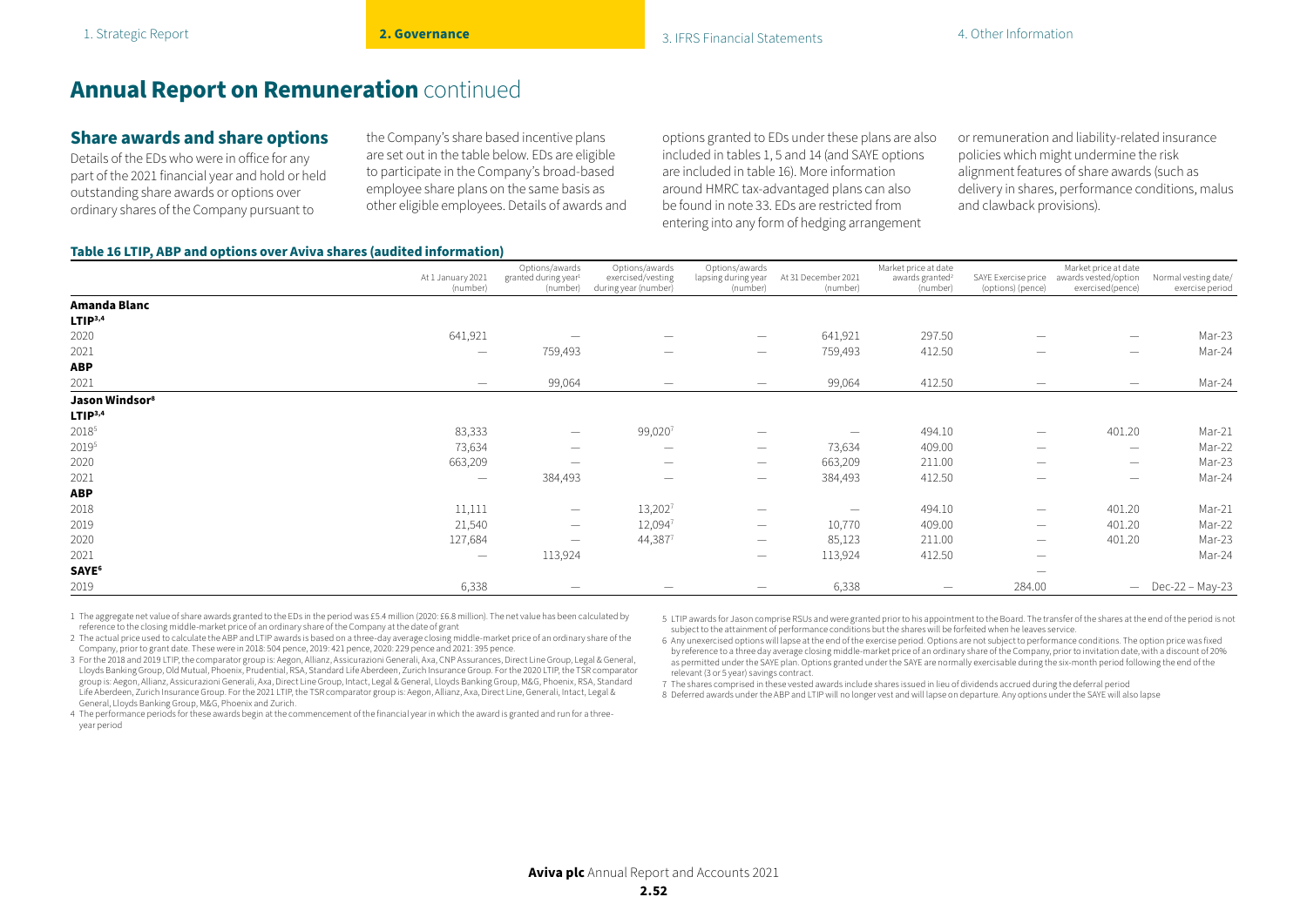#### **Dilution**

Awards granted under Aviva employee share plans are primarily satisfied through shares purchased in the market. Shares are held in employee trusts, details of which are set out in note 34.

The Company monitors the number of shares issued under the Aviva employee share plans and their impact on dilution limits. The Company's usage of shares compared to the relevant dilution limits set by the Investment Association in respect of all share plans (10% in any rolling ten-year period) and executive share plans (5% in any rolling ten-year period) was 3.13% and 1.27% respectively on 31 December 2021.

#### **Governance Regulatory Remuneration Code**

In 2021 Aviva Investors Global Services Limited and a number of small 'firms' (as defined by the FCA) within the UK Life Insurance business were subject to the Capital Requirements Directive IV (CRD IV), the FCA Remuneration Code (SYSC 19A) and the Markets in Financial Instruments Directive II (MiFID II). From 1 January 2022 these firms became subject to the Investment Firms Prudential Regime (IFPR) instead.

Additionally, Aviva Investors UK Funds Services Ltd is subject to the Alternative Investment Fund Management Directive (AIFMD) and the Undertakings for Collective Investments in Transferable Securities (UCITS V) directive.

Remuneration Code requirements include an annual disclosure. For AIFMD and UCITS V the disclosure is part of the Financial Statements and/or Annual accounts of the Alternative Investment Funds or UCITS. For CRD IV requirements the most recent Aviva Investors disclosure can be found in Section 5 of the Pillar 3 Disclosure available at www.avivainvestors. com/en-gb/capabilities/regulatory/ and a link to the disclosure for the UK Insurance firms can be found at www.aviva.com/about-us/ remuneration-committee/.

#### **Solvency II remuneration**

Remuneration Requirements (PRA PS22/16 & SS10/16) apply to the Aviva Group. Our remuneration structures have been designed in a way so that they are compliant with these requirements for all senior managers across the Group, not just those identified as being specifically covered by the requirements of the regulation. Such employees at Aviva are termed 'Covered Employees'. We are required to complete a Remuneration Policy Statement, which outlines how we have complied with each of the requirements. This document is approved annually by the Group Remuneration Committee.

The SII reporting requirements for the year ended 31 December 2021 necessitate firms to produce the Solvency and Financial Condition Report (SFCR) which contains remuneration information and is publicly available. Aviva's reward principles and arrangements are designed to incentivise and reward employees for achieving stated business goals in a manner that is consistent with the Company's approach to sound and effective risk management.

#### **Statement of voting at AGM**

The result of the shareholder vote at the Company's 2021 AGM in respect of the 2020 Directors' Remuneration report is set out in table 17. The Committee was pleased with the level of support received from shareholders for the resolution.

#### **Table 17 Results of votes at 2021 AGM**

|                                |        | Percentage of votes cast |               | Number of votes cast |                   |
|--------------------------------|--------|--------------------------|---------------|----------------------|-------------------|
|                                | For    | Against                  | For           | Against              | Votes<br>withheld |
| Directors' Remuneration Policy | 96.93% | 3.07%                    | 2.374.520.911 | 75.190.042           | 2.529.266         |
| Directors' Remuneration Report | 96.73% | 3.27%                    | 2.366.743.575 | 79,935,463 5,559,198 |                   |



#### **Approach to NED fees for 2021**

NED fees are reviewed annually and were last increased with effect from 1 July 2020, the first such increase since 1 April 2014.

#### **Table 18 Non-Executive Directors' fees**

| Role                                                     | Fee from<br>1 January 2022 | Fee from<br>1 January 2021 |
|----------------------------------------------------------|----------------------------|----------------------------|
| Chair of the Company <sup>1</sup>                        | £550,000                   | £550,000                   |
| Board membership fee                                     | £75,000                    | £75,000                    |
| Additional fees are paid as follows:                     |                            |                            |
| Senior Independent Director                              | £35,000                    | £35,000                    |
| Committee Chair (inclusive of committee membership fee): |                            |                            |
| Audit                                                    | £55,000                    | £55,000                    |
| Customer, Conduct and Reputation                         | £45,000                    | £45,000 <sup>2</sup>       |
| Remuneration                                             | £45,000                    | £45,000 <sup>2</sup>       |
| <b>Risk</b>                                              | £55,000                    | £55,000                    |
| Committee membership:                                    |                            |                            |
| Audit                                                    | £20,000                    | £20,000                    |
| Customer, Conduct and Reputation                         | £15,000                    | £15,000                    |
| Nomination and Governance                                | £10,000                    | £10,000                    |
| Remuneration                                             | £15,000                    | £15,000                    |
| <b>Risk</b>                                              | £20,000                    | £20,000                    |

1 Inclusive of Board membership fee and any committee membership fees, and committee chair of the Nomination and Governance Committee

2 The fees for the Chair of the Customer, Conduct and Reputation Committee and the Remuneration Committee were incorrectly stated as £40,000 in last year's report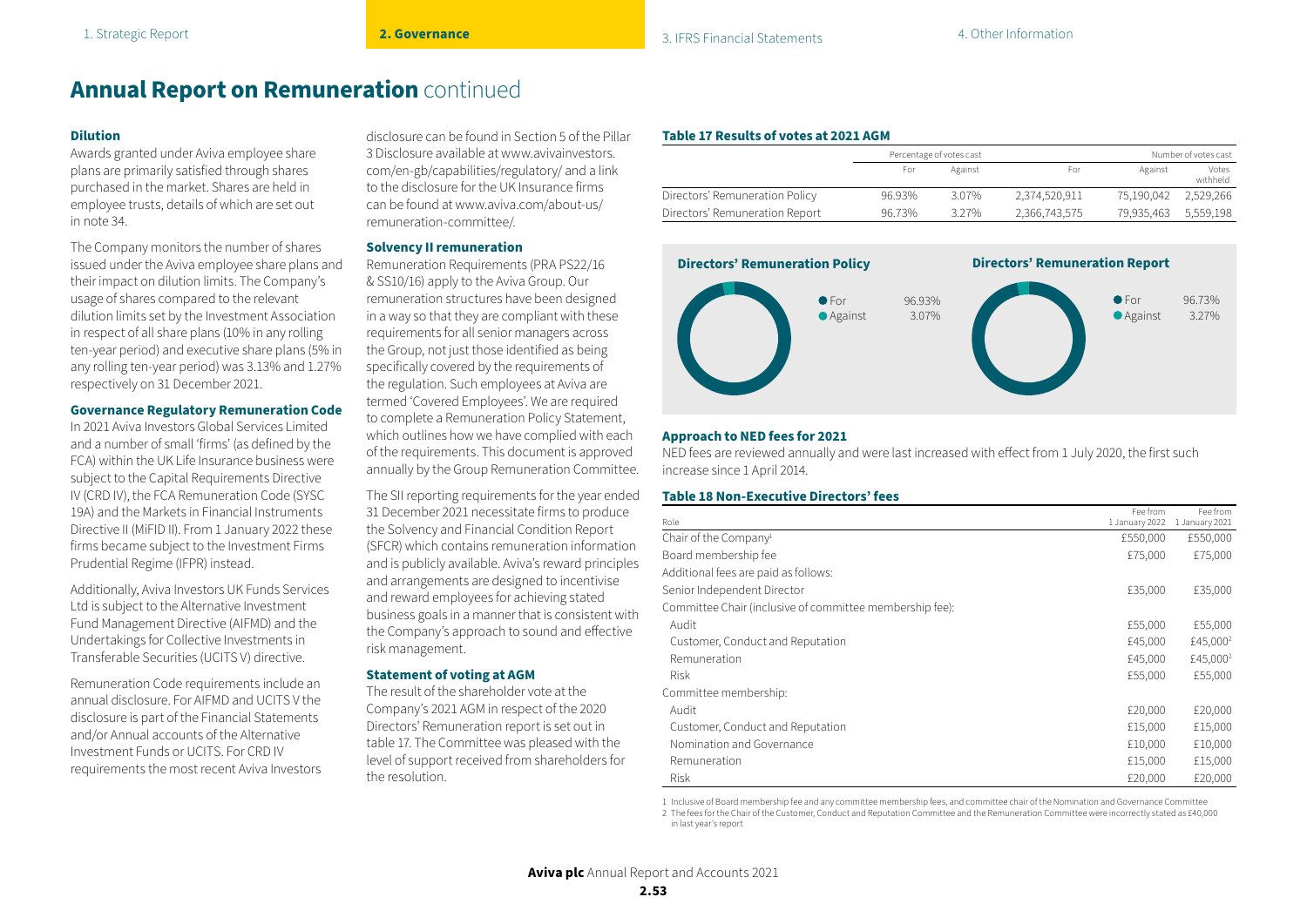#### **Table 19 Implementation of Policy in 2022**

The implementation of the Policy will be consistent with that outlined in table 20.



- 25% Cumulative cash remittances, subject to a SII shareholder cover ratio
- 40% relative TSR against a comparator group<sup>3</sup>
- 20% Environmental, customer and diversity and inclusion measures

For 2022 awards, the SII shareholder cover ratio is to meet or exceed the minimum of the stated working range (currently 160% to 180%).

### **LTIP measures and weightings Share Ownership guidelines**

| <b>Measure and weighting</b>                                                                            | <b>Vesting</b> | Below<br>threshold<br>$0\%$ | <b>Threshold</b><br>20% | 20-100% | Maximum<br>100%       | Above<br>maximum<br>100% |
|---------------------------------------------------------------------------------------------------------|----------------|-----------------------------|-------------------------|---------|-----------------------|--------------------------|
| SII RoE - 15.0%                                                                                         |                |                             | 11.0%                   |         | 13.0%                 |                          |
| <b>Cumulative Cash</b><br><b>Remittances - 25.0%</b>                                                    |                |                             | £5.3bn                  |         | £5.8bn                |                          |
| $TSR - 40.0%$                                                                                           |                |                             | <b>Median</b>           |         | <b>Upper Quintile</b> |                          |
| <b>Reduction in CO<sub>2</sub></b> intensity<br>of shareholders' assets and<br>with-profit funds - 7.5% |                |                             | 25.0%                   |         | 27.5%                 |                          |
| <b>RNPS - 7.5%</b>                                                                                      |                |                             | 11.0                    |         | 14.0                  |                          |
| <b>Females in senior</b><br>leadership roles <sup>4</sup> - 2.5%                                        |                |                             | 37.0%                   |         | 40.0%                 |                          |
| Ethnically diverse employees in<br>senior leadership roles <sup>5</sup> - 2.5%                          |                |                             | 10.0%                   |         | 13.0%                 |                          |

- Group CEO 300% of salary Other EDs 225%
- To be built up over a period not exceeding 5 years
- Post-cessation shareholding requirements also apply to EDs being the guideline or the holding on termination of employment, for two years post-cessation.
- 1 Group CEO's salary will be effective from 1 April 2022 and there is no change in the CFO's salary
- 2 The target ranges are considered by the Board to be commercially sensitive and disclosure of these would put the Company at a disadvantage compared to its competitors. Target ranges will be disclosed in the 2022 DRR
- 3 2021 LTIP Comparator Group: Admiral, Allianz, Axa, Direct Line Group, Hargreaves Lansdown, Hiscox, Intact, Legal & General, Lloyds Banking Group, M&G, Phoenix, Quilter and Zurich Insurance Group
- 4 Senior leadership in the UK, Ireland, Canada and Group Functions

## 5 Senior leadership in the UK

### **Approval by the Board**

This Directors' Remuneration report was reviewed and approved by the Board on 1 March 2022.

#### **Pippa Lambert**

#### Chair, Remuneration Committee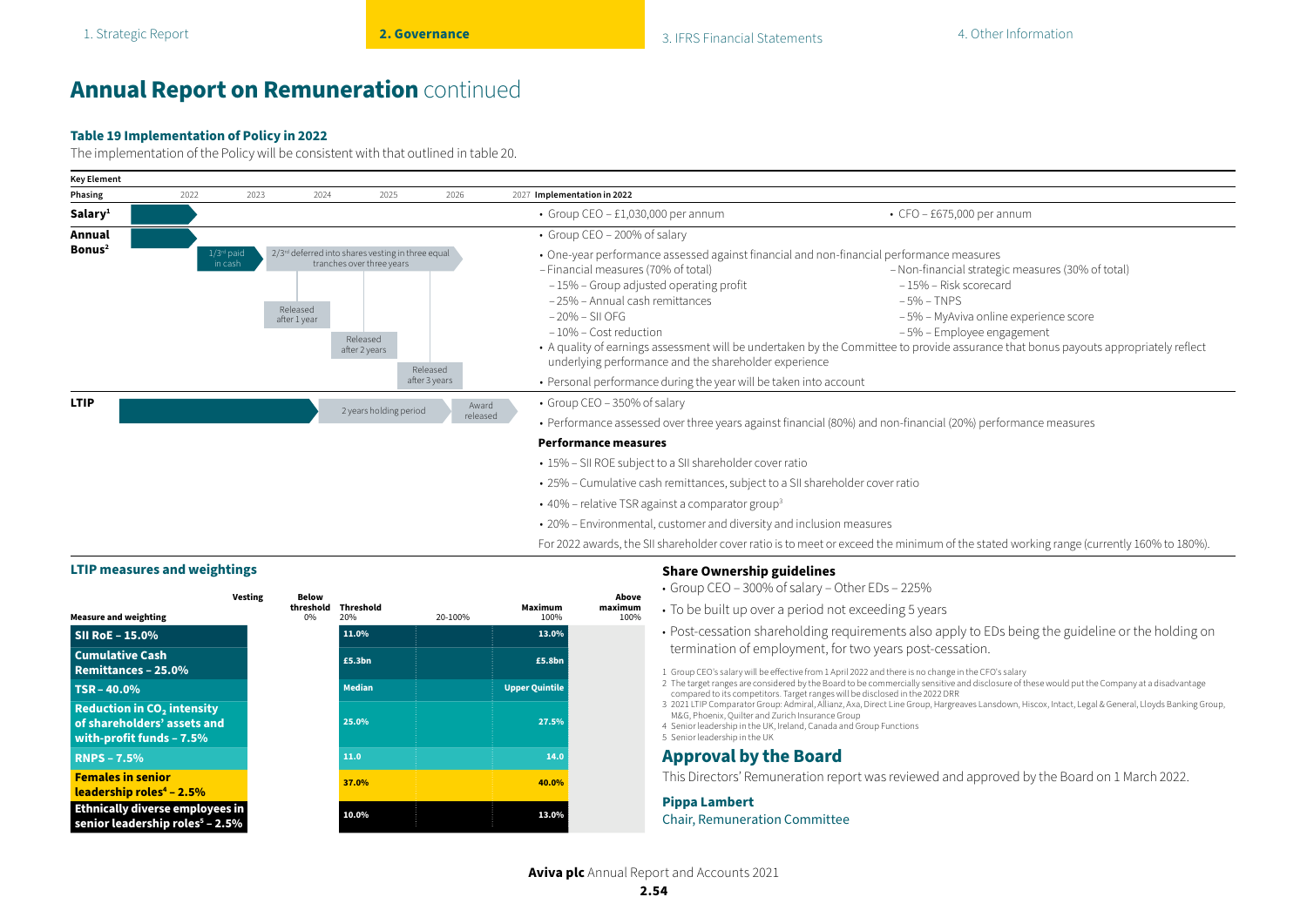## **Directors' Remuneration Policy**

Our Remuneration Policy was approved by shareholders at our AGM on 6 May 2021 and will apply for a period of up to three years.

The full and definitive Policy is set out in our 2020 Annual report and accounts, which can be found on our website at www.aviva.com/reports/

Although reproduced here for convenience, the 2021 Policy is our formally approved Policy and should be consulted where required. Please note the updates to the scenario charts to reflect 2022 remuneration arrangements for our EDs, as well as appointment end dates for NEDs.

### **Alignment of Group strategy with executive remuneration**

The Committee considers that alignment between Group strategy and ED remuneration is critical. The Policy provides market competitive remuneration, and incentivises EDs to achieve the annual business plan and the Group's longerterm strategic objectives. Significant levels of deferral and shareholding requirements align EDs' interests with those of shareholders and aid retention of key personnel. Variable remuneration can be zero if performance thresholds are not met. Remuneration payments to directors can only be made if they are consistent with the approved Policy.

Table 20 provides an overview of the Policy for EDs. The Policy for NEDs is in table 22.

#### **Table 20 Key aspects of the Remuneration Policy for Executive Directors**

#### **Element**

#### **Basic salary Purpose**

To provide core market related pay to attract and retain the required level of talent.

#### **Operation**

Annual review, with changes normally taking effect from 1 April each year. The review is informed by:

- Individual and business performance
- Levels of increase for the broader employee population
- Relevant pay data including market practice among relevant FTSE listed companies of comparable size to Aviva in terms of market capitalisation, large European and global insurers, and UK financial services companies

#### **Maximum opportunity**

There is no maximum increase within the Policy. However, basic salary increases take account of the average basic salary increase awarded to the broader employee population. Different levels of increase may be agreed in certain circumstances at the Committee's discretion, such as:

- An increase in job scope and responsibility
- Development of the individual in the role
- A significant increase in the size, value or complexity of the Group

#### **Assessment of performance**

Any movement in basic salary takes account of the performance of the individual and the Group.

## **Element**

#### **Annual bonus Purpose**

To reward EDs for achievement against the Company's strategic objectives and for demonstrating the Aviva values and behaviours.

Deferral provides alignment with shareholder interests and aids retention of key personnel.

#### **Operation**

Awards are based on performance in the year. Targets are normally set annually and pay-out levels are determined by the Committee based on performance against those targets and a quality of earnings assessment and risk review.

Form and timing of payment

- One-third of any bonus is payable in cash at the end of the year
- Two-thirds of any bonus awarded is deferred into shares which vest in three equal annual tranches

Additional shares are awarded at vesting in lieu of dividends paid on the deferred shares.

#### **Malus and clawback**

Cash and deferred awards are subject to malus and clawback. Details of when these may be applied are set out in the notes below.

#### **Maximum opportunity**

200% of basic salary for Group CEO

#### 150% of basic salary for other EDs **Outcome at threshold and on target**

Performance is assessed against multiple measures. Threshold performance against a single measure would result in a bonus payment of no more than 25% of basic salary.

100% of basic salary is payable for on target performance.

#### **Assessment of performance**

Performance is assessed against a range of relevant financial, employee, customer and risk targets designed to incentivise the achievement of our strategy, as well as individual strategic objectives as set by the Committee.

Although financial performance is the major factor in considering overall expenditure on bonuses, performance against non-financial measures including progress towards our strategic priorities and behaviours in line with our values will also be taken into consideration.

#### **Discretion**

See notes to this table.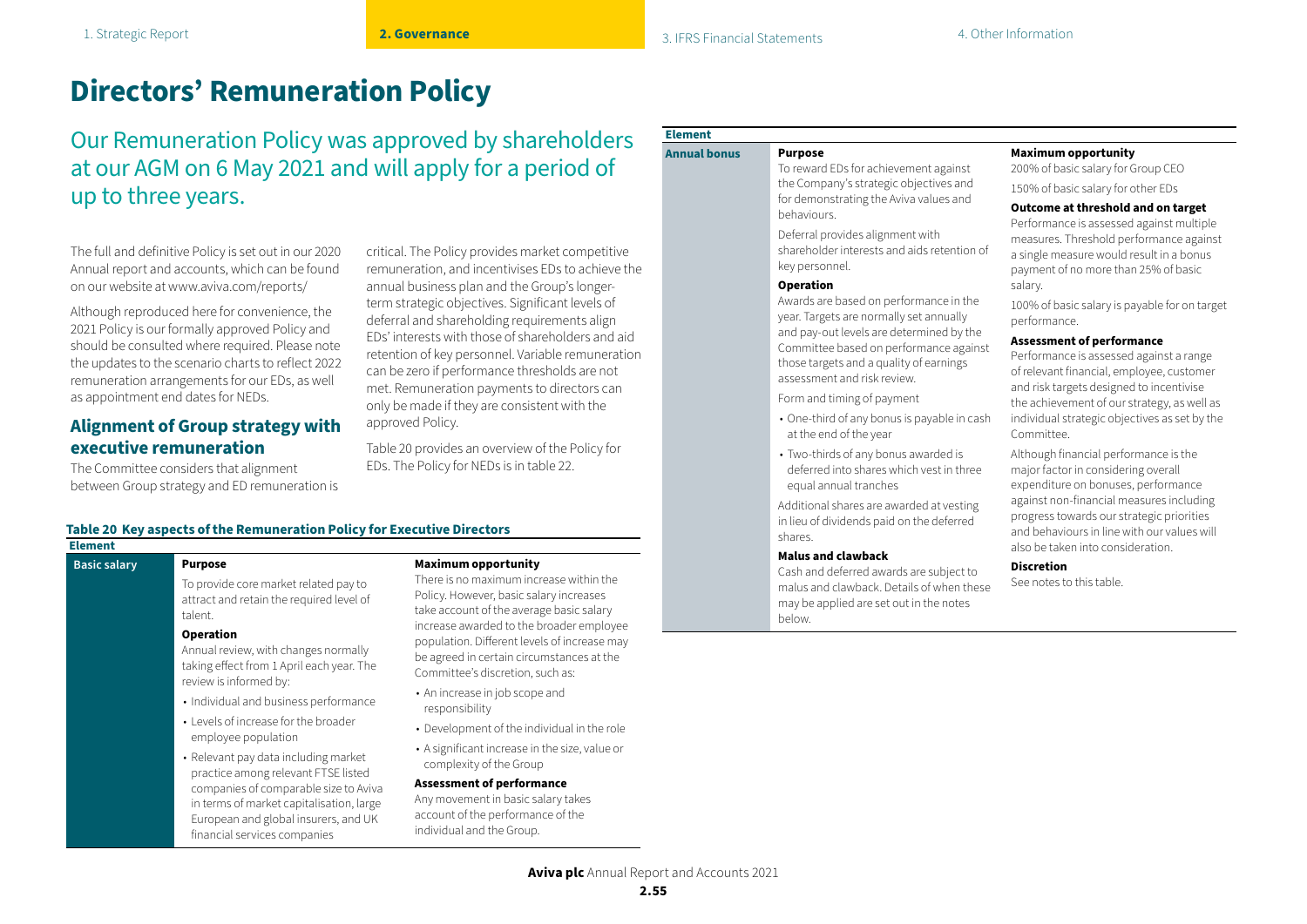#### **Element**

#### **Long-term incentive plan**

**Purpose** To reward EDs for achievement against the

Company's longer-term objectives; to align EDs' interests with those of shareholders and to aid the retention of key personnel and to encourage focus on long-term growth in enterprise value.

#### **Operation**

Shares are awarded annually which vest dependent on the achievement of performance conditions. Vesting is subject to an assessment of quality of earnings, the stewardship of capital and risk review.

#### **Performance period**

Three years. Additional shares are awarded at vesting in lieu of dividends on any shares which vest.

#### **Additional holding period**

Two years.

#### **Malus and clawback**

Awards are subject to malus and clawback. Details of when these may be applied are set out in the notes below.

#### **Pension Purpose**

To give a market competitive level of provision for post-retirement income.

#### **Operation**

EDs are eligible to participate in a defined contribution plan up to the annual limit.

Any amounts above annual or lifetime limits are paid in cash.

#### **Maximum opportunity**

350% of basic salary.

#### **Performance measures**

Awards will vest based on a combination of financial, TSR and strategic performance measures. The Policy provides for a minimum aggregate weighting of 80% for financial measures and TSR and for up to 20% to be based on strategic performance measures. We would engage with shareholders before changing measures or weighting in future years.

For the 2022 awards the measures and weightings will be:

- 15% Solvency II RoE
- 25% Cumulative cash remittances
- 40% TSR against a comparator group
- 20% Non-financial measures
- 7.5% Environment
- 7.5% Customer

### • 5% D&I

**Vesting at threshold**

Threshold vesting for all measures is 20%.

#### **Discretion**

See notes to this table.

#### **Maximum opportunity**

If suitable employee contributions are made, the Company contributes 14% of basic salary for all EDs, aligned to the rate available to the majority of the UK workforce.

## **Element**

### **Benefits Purpose**

To provide EDs with a suitable but reasonable package of benefits as part of a competitive remuneration package. This involves both core executive benefits, and the opportunity to participate in flexible benefits programmes offered by the Company (via salary sacrifice).

This enables us to attract and retain the right level of talent necessary to deliver the Company's strategy.

#### **Operation**

Benefits are provided on a market related basis. The Company reserves the right to deliver benefits to EDs depending on their individual circumstances, which may include a cash car allowance, life insurance, private medical insurance and access to a company car and driver for business use. In the case of non-UK executives, the Committee may consider additional allowances in line with standard relevant market practice.

EDs are eligible to participate in the Company's broad based employee share plans on the same basis as other eligible employees.

#### **Relocation and Purpose**

To assist with mobility across the Group to ensure the appropriate talent is available to execute strategy locally.

#### **Operation**

EDs who are relocated or reassigned from one location to another receive relevant benefits to assist them and their dependants in moving home and settling into the new location.

#### **Maximum opportunity**

Set at a level which the Committee considers appropriate against comparable roles in companies of a similar size and complexity to provide a reasonable level of benefit.

Costs would normally be limited to providing a cash car allowance, private medical insurance, life insurance, and reasonable travel benefits (including the tax cost where applicable). In addition, there may be one-off or exceptional items on a case by case basis, which would be disclosed in the DRR.

#### **Maximum opportunity**

Dependent on location and family size, benefits are market related and time bound. They are not compensated for performing the role but to defray costs of a relocation or residence outside the home country.

The Committee would reward no more than it judged reasonably necessary, in the light of all applicable circumstances.

**mobility**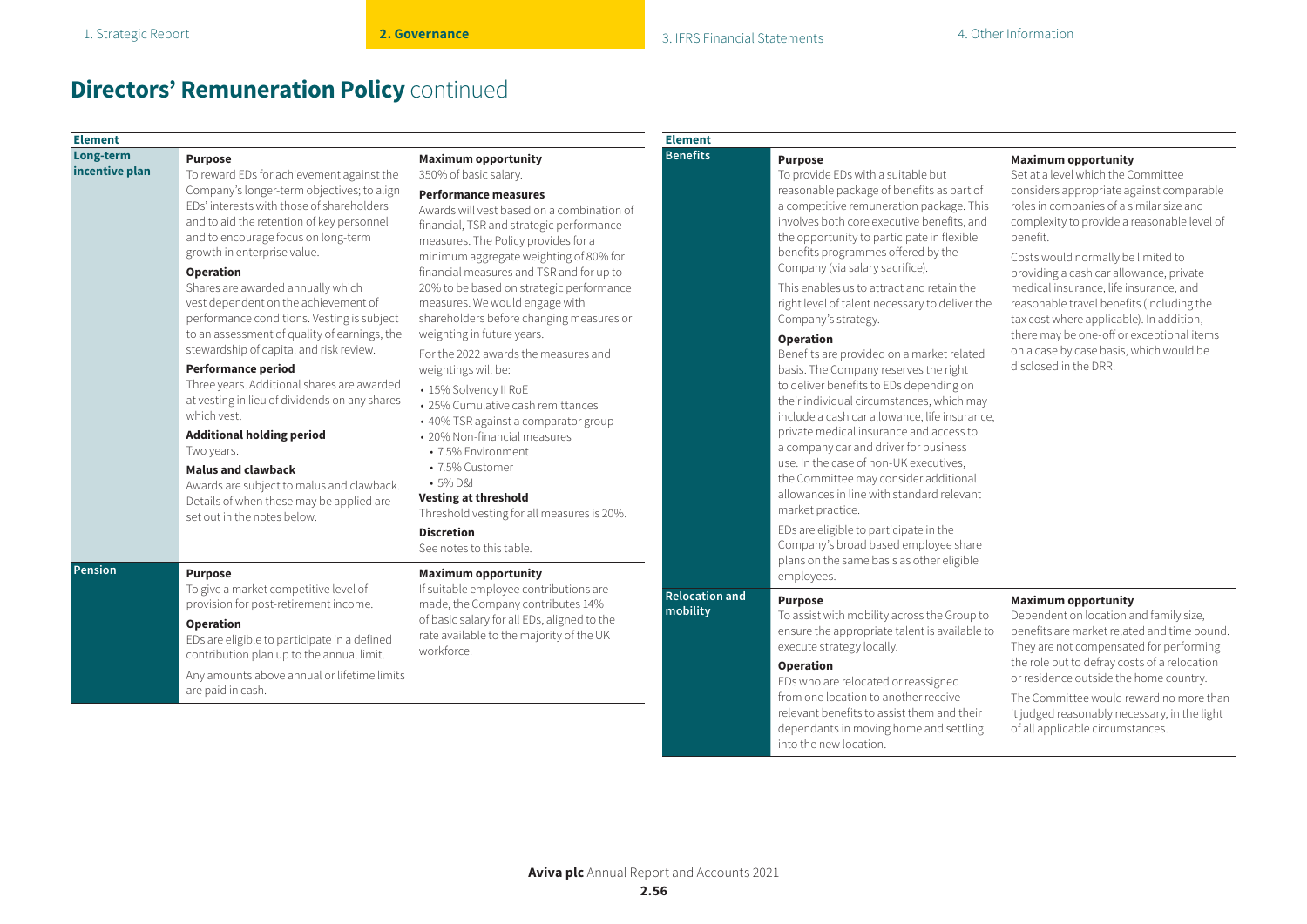| <b>Shareholding</b> | <b>Purpose</b>                                                                                                                                                                                                                      |  |
|---------------------|-------------------------------------------------------------------------------------------------------------------------------------------------------------------------------------------------------------------------------------|--|
| requirements        | To align EDs' interests with those of<br>shareholders.                                                                                                                                                                              |  |
|                     | <b>Operation</b><br>A requirement to build a shareholding in the<br>Company equivalent to 300% of basic salary<br>for the Group CEO and 225% for other EDs.                                                                         |  |
|                     | This shareholding is normally to be built up<br>over a period not exceeding 5 years (subject<br>to the Committee's discretion where<br>personal circumstances dictate).                                                             |  |
|                     | Post-cessation shareholding requirements<br>also apply to EDs being the lower of 300% of<br>basic salary for the Group CEO and 225% for<br>other EDs, or the holding on termination of<br>employment, for two years post-cessation. |  |

#### **Notes to the table: Performance measures**

For the annual bonus, performance measures are chosen to align to the Group's KPIs and include financial, strategic, risk, employee and customer measures. Achievement against individual strategic objectives is also taken into account.

LTIP performance measures are chosen to provide an indication of both absolute and relative return generated for shareholders. In terms of target setting, a number of reference points are taken into account each year including, but not limited to, the Group's business plan and external market expectations of the Company. Maximum payouts require performance that significantly exceeds expected performance under both the annual bonus and the LTIP.

#### **Quality of earnings assessments**

Throughout the year, the Committee engages in a regular quality of earnings assessment. A quality of earnings assessment sign-off is the final step in determining annual bonus scorecard outcomes, and is performed before vesting is determined against financial measures under the LTIP.

As a minimum, at any Committee meeting where LTIP vesting or annual bonus scorecard decisions are considered, the Chief Financial Controller prepares a report to the Committee on the quality of earnings reflected in the results being assessed, against performance targets. Extensive information from the audited accounts is used to explain the vesting and scorecard outcomes – ranging from movements in reserves, capital management decisions, consistency of accounting treatment and period to period comparability. The Chief Financial Controller attends the Committee meeting to answer any questions that any member of the Committee may choose to ask. Any vesting decision or confirmation of awards is made after this process has been undertaken.

#### **Malus and clawback**

The circumstances when malus (the forfeiture or eduction of unvested shares awarded under the ABP and LTIP) and clawback (the recovery of cash nd share awards after release) may apply include out are not limited to) where the Committee considers that the employee concerned has been ivolved in or partially/wholly responsible for:

- A materially adverse misstatement (as defined by the Board) of the Company's financial statements, or a misleading representation of performance;
- A significant failure of risk management and/or controls;
- A scenario or event which causes material reputational damage to the Company;
- A scenario or event which causes material corporate failure;
- Any regulatory investigation or breach of laws, rules or codes of conduct;
- Misconduct which, in the opinion of the Committee, ought to result in the complete or partial lapse of an award;
- Conduct which resulted in significant loss(es) or summary termination of employment;
- Failure to meet appropriate standards of fitness and propriety;
- A material error (as defined by the Board) in the calculation of a financial or non-financial performance measure used to determine the outcome of variable pay, or any other error or material misstatement that results in overpayment to employees;
- Any circumstances determined by the Board that mean the underlying financial health of the Group or member of the Group has significantly deteriorated, resulting in severe financial constraints which preclude or limit the ability to fund variable pay;

• Any other circumstance required by local regulatory obligations or, in the Board's opinion, justifies the reduction or repayment of variable pay.

The clawback period runs for two years from the date of payment in the case of the cash element of any annual bonus award.

For deferred bonus elements and LTIP awards, the overall malus and clawback period is five years from the date of grant.

#### **Discretions**

The discretions the Committee has in relation to the operation of the ABP and LTIP are set out in the plan rules. In relation to the outcomes under these plans, the Committee has unfettered discretion to adjust upward or downward (including to nil) the mechanical outcome where it considers that:

- The outcome does not reflect the underlying financial or non-financial performance of the participant or the Group over the relevant period;
- The outcome is not appropriate in the context of circumstances that were unexpected or unforeseen at the award date;
- There exists any other reason why an adjustment is appropriate; and/or
- It is appropriate to do so, taking into account a range of factors, including the management of risk and good governance and, in all cases, the experience of shareholders.

Other discretions include, but are not limited to, the ability to set additional conditions and the discretion to change or waive those conditions. Such discretions would only be applied in exceptional circumstances, to ensure that awards properly reflect underlying business performance. Any use of the discretions and how they were exercised will be disclosed, where relevant, in the DRR and, where appropriate, be subject to consultation with Aviva's shareholders.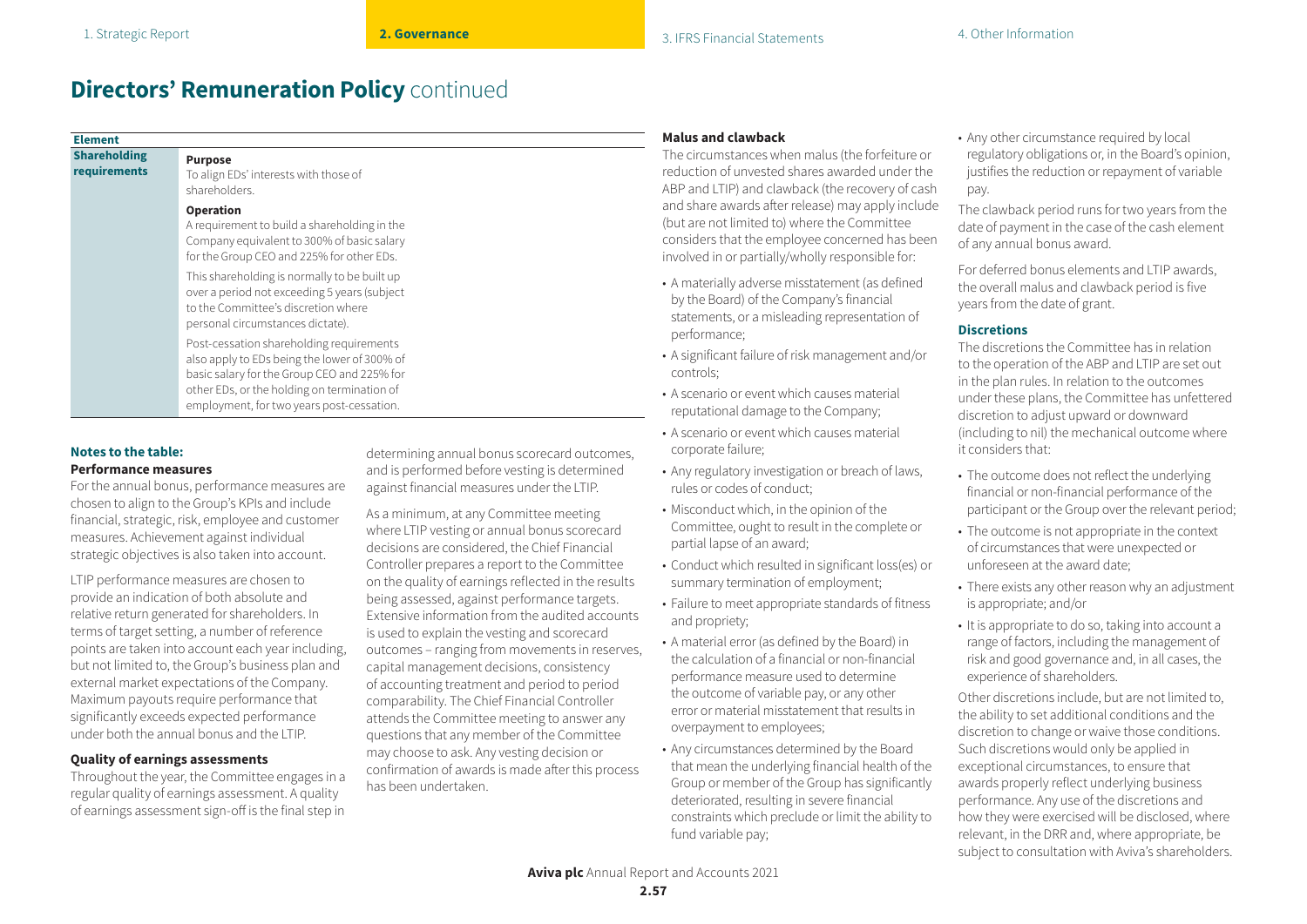#### **Change in control**

In the event of a change in control, unless a new award is granted in exchange for an existing award, or if there is a significant corporate event like a demerger, awards under the LTIP would normally vest to the extent that the performance conditions have been satisfied as at the date of the change in control, and unless the Committee decides otherwise, would be pro-rated to reflect the time between the date of grant and the change in control event. Awards under the ABP would normally vest on the date of the change in control and may vest if there is a significant corporate event.

#### **Consistency of executive Policy across the Group**

The Policy for our EDs is designed as part of the remuneration philosophy and principles that underpin remuneration for the wider Group. Remuneration arrangements for employees below the EDs take account of the seniority and nature of the role, individual performance and local market practice. The components and levels of remuneration for different employees may therefore differ from the Policy for EDs.

Any such elements are reviewed against market practice and approved in line with internal guidelines and frameworks.

Differentiation in reward outcomes based on performance and behaviour that is consistent with the Aviva values is a feature of how Aviva operates its annual bonus plan for its senior leaders and managers globally. A disciplined approach is taken to moderation across the Company in order to recognise and reward the key contributors. The allocation of LTIP awards also involves strong differentiation, with expected contribution and ability to collaborate effectively in implementation of the strategy driving award levels.

#### **Legacy payments**

The Committee reserves the right to make any remuneration payments and payments for loss of office (including exercising any discretions available to it in connection with such payments) notwithstanding that they are not in line with the Policy set out above, where the terms of the payment were agreed (i) before May 2014 (the date the Company's first Policy came into effect), (ii) before the Policy set out above came into effect, provided that the terms of the payment were consistent with the Policy in force at the time they were agreed, or (iii) at a time when the relevant individual was not a director of the Company and, in the opinion of the Committee, the payment was not in consideration for the individual becoming a director of the Company. For these purposes, 'payments' includes the Committee satisfying awards of variable remuneration and, in relation to an award over shares, the terms of the payment are 'agreed' at the time the award is granted.

#### **Approach to recruitment remuneration**

On hiring a new ED, the Committee would align the proposed remuneration package with the Policy in place for EDs at the time of the appointment.

In determining the actual remuneration for a new ED, the Committee would consider the package in totality, taking into account elements such as the skills and experience of the individual, local market benchmarks, remuneration practice, and the existing remuneration of other senior executives. The Committee would ensure any arrangements agreed would be in the best interests of Aviva and its shareholders. It would seek not to pay more than necessary to secure the right candidate.

Where considered appropriate the Committee may make awards on hiring an external candidate to 'buyout' remuneration arrangements forfeited on leaving a previous employer. In doing so, the Committee would take account of relevant factors including any performance conditions attached to these awards, the form in which it was paid (e.g. cash or shares) and the timeframe of awards. Buyout awards would be awarded on a 'like for like' basis compared to remuneration being forfeited, and would be capped to reflect the value being forfeited. The Committee considers that a buyout award is a significant investment in human capital by Aviva, and any buyout decision will involve careful consideration of the contribution that is expected from the individual.

The maximum level of variable pay which could be awarded to a new ED, excluding any buyouts, would be in line with the Policy set out above and would therefore be no more than 550% of basic salary for the Group CEO (200% of basic salary annual bonus opportunity and 350% of basic salary as the face value of a LTIP grant) and 500% of basic salary for other EDs (150% of basic salary annual bonus opportunity and 350% of basic salary as the face value of a LTIP grant).

All other elements of remuneration will also be in line with the Policy set out above.

Should the Company have any prior commitments outside of this Policy in respect of an employee promoted internally to an ED position, the Committee may continue to honour these for a period of time. Where an ED is appointed from within the organisation, the normal policy of the Company is that any legacy arrangements would be honoured in line with the original terms and conditions. Similarly, if an ED is appointed following Aviva's acquisition of, or merger with, another company, legacy terms and conditions may be honoured.

On appointing a new NED, the Committee would align the remuneration package with the Policy for NEDs, outlined in table 22, including fees and travel benefits.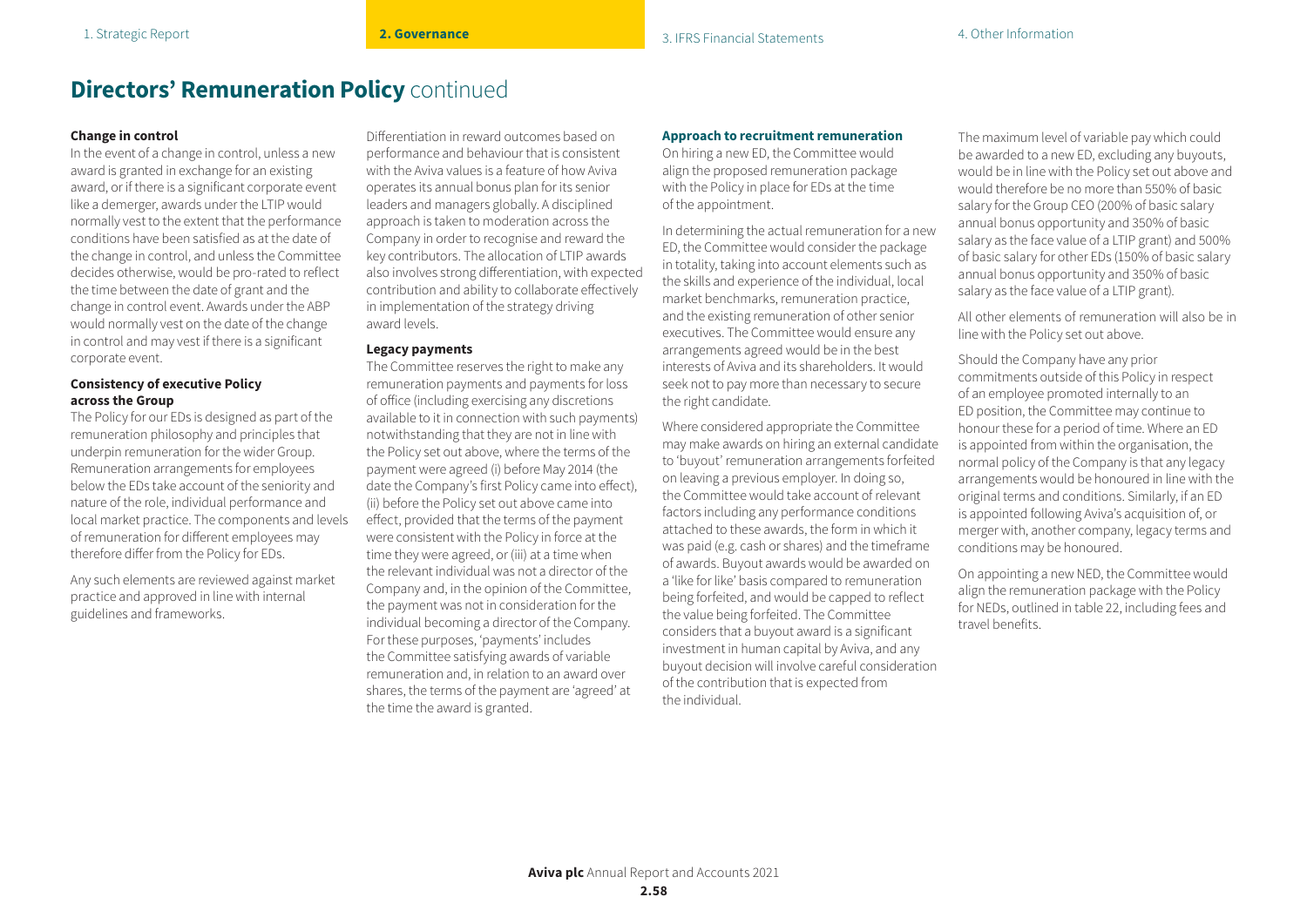### **Illustration of the Policy**

The charts below illustrate how much EDs could earn under different performance scenarios in one financial year:

| • Minimum - basic salary, pension or cash in<br>lieu of pension and benefits, no bonus and no<br>vesting of the LTIP                                                                                     | • Target – basic salary, pension or cash in lieu of<br>pension, benefits, and:<br>- A bonus of 100% and an LTIP of 350% of basic<br>salary (with notional LTIP vesting at 50% of<br>maximum) for the Group CEO |
|----------------------------------------------------------------------------------------------------------------------------------------------------------------------------------------------------------|----------------------------------------------------------------------------------------------------------------------------------------------------------------------------------------------------------------|
| • Maximum – basic salary, pension or cash in lieu<br>of pension, benefits, and:<br>- A bonus of 200% and an LTIP of 350% of basic<br>salary (with notional LTIP vesting at maximum)<br>for the Group CEO | • Maximum with share price increase – indicative<br>maximum remuneration, assuming a notional<br>LTIP vesting at maximum and share price<br>appreciation of 50% on the LTIP.                                   |

#### **Amanda Blanc**

Potential earnings by pay element



#### Notes to the charts

- 1 The charts are illustrative only and the actual value EDs could earn is subject to business performance and share price movement to the date of vesting of the LTIP and of the deferred share element of the annual bonus
- 2 Fixed pay consists of basic salary, pension as described in table 1, and estimated value of benefits provided under the Remuneration Policy, excluding any one offs. Actual figures may vary in future years.
- 3 The value of the deferred element of the annual bonus assumes a constant share price and does not include additional shares awarded in lieu of dividends that may accrue during the vesting period
- 4 The value of the LTIP assumes a constant share price (with the exception of the maximum with share price increase scenario) and does not include additional shares awarded in lieu of dividends that may accrue during the vesting period
- 5 The LTIP is as proposed to be awarded in 2022, which would vest in 2024, subject to the satisfaction of performance conditions. The shares would then be subject to a further two-year holding period.

## **Employment contracts and letters of appointment**

ED employment contracts and NED letters of appointment are available for inspection at the Company's registered office during normal hours of business, and at the place of the Company's 2022 AGM on 9 May from 12.45pm until the close of the meeting.

The key employment terms and conditions of the current EDs, and those who served during the year, as stipulated in their employment contracts, are set out in the table below.

#### **Table 21 Executive Directors' key conditions of employment**

| <b>Provision</b>                                           | <b>Policy</b>                                                                                                                                                                                                                                                                                                                                             |                                                                  |  |
|------------------------------------------------------------|-----------------------------------------------------------------------------------------------------------------------------------------------------------------------------------------------------------------------------------------------------------------------------------------------------------------------------------------------------------|------------------------------------------------------------------|--|
| <b>Notice period</b><br>By the ED<br><b>By the Company</b> | 6 months.<br>12 months, rolling. No notice or payment in lieu of notice to be paid where the<br>Company terminates for cause.                                                                                                                                                                                                                             |                                                                  |  |
| <b>Termination Payment</b>                                 | Pay in lieu of notice up to a maximum of 12 months' basic salary.<br>Any payment is subject to phasing and mitigation requirements. An ED would be<br>expected to mitigate the loss of office by seeking alternative employment. Any<br>payments in lieu of notice would be reduced, potentially to zero, by any salary<br>received from such employment. |                                                                  |  |
| <b>Remuneration and</b><br><b>Benefits</b>                 | The operation of the annual bonus and LTIP is at the Company's discretion.                                                                                                                                                                                                                                                                                |                                                                  |  |
| <b>Expenses</b>                                            | Reimbursement of expenses reasonably incurred in accordance with their duties.                                                                                                                                                                                                                                                                            |                                                                  |  |
| <b>Holiday entitlement</b>                                 | 30 working days plus public holidays.                                                                                                                                                                                                                                                                                                                     |                                                                  |  |
| <b>Private medical</b><br>insurance                        | Private medical insurance is provided for the ED and their family. The ED can choose<br>to opt out of this benefit or take a lower level of cover. However, no payments are<br>made in lieu of reduced or no cover.                                                                                                                                       |                                                                  |  |
| <b>Other benefits</b>                                      | Other benefits include participation in the Company's staff pension scheme, life<br>insurance and, where applicable, access to a Company car and driver for business<br>ezu batelar                                                                                                                                                                       |                                                                  |  |
| <b>Sickness</b>                                            | 100% of salary for the first 52 weeks and up to £150,000 per annum for a further 5<br>years.                                                                                                                                                                                                                                                              |                                                                  |  |
| Non-compete                                                | During employment and for nine months (for Amanda) and six months (for Jason)<br>after leaving (less any period of garden leave) without the prior written consent of the<br>Company.                                                                                                                                                                     |                                                                  |  |
| <b>Contract dates</b>                                      | <b>Director</b><br>Amanda Blanc<br>Jason Windsor                                                                                                                                                                                                                                                                                                          | Date current contract commenced<br>6 July 2020<br>1 January 2022 |  |

**Aviva plc** Annual Report and Accounts 2021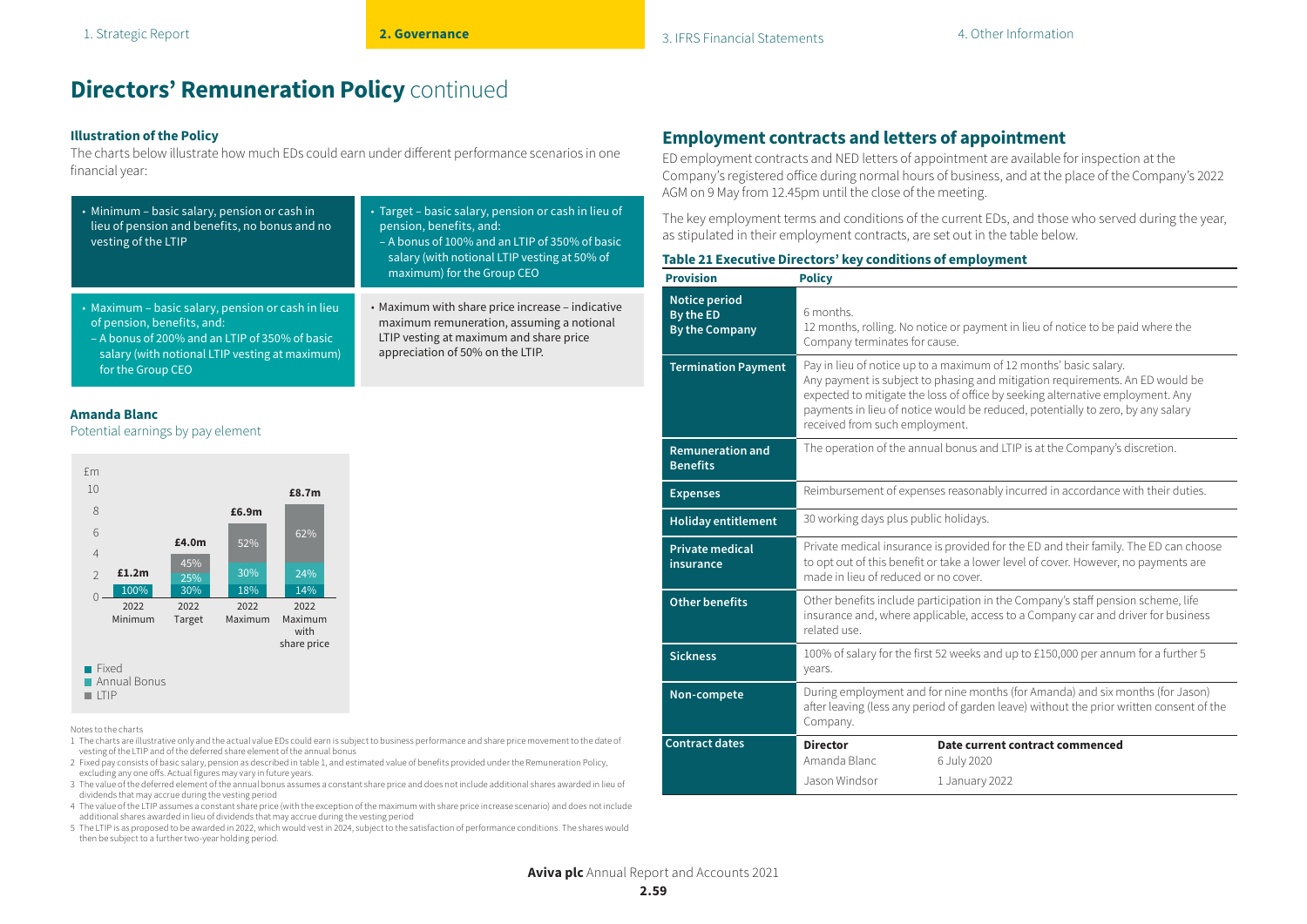#### **Policy on payment for loss of office**

There are no pre-determined ED special provisions for compensation for loss of office. The Committee has the ability to exercise its discretion on the final amount actually paid. Any compensation would be based on basic salary, pension entitlement and other contractual benefits during the notice period, or a payment made in lieu of notice, depending on whether the notice is worked.

Where notice of termination of a contract is given, payments to the ED would continue for the period worked during the notice period. Alternatively, the contract may be terminated, and phased monthly payments made in lieu of notice for, or for the balance of, the 12 months' notice period. During this period, EDs would be expected to mitigate their loss by seeking alternative employment. Payments in lieu of notice would be reduced by the salary received from any alternative employment, potentially to zero. The Company would typically make a reasonable contribution towards an ED's legal fees in connection with advice on the terms of their departure.

There is no automatic entitlement to an annual bonus for the year in which loss of office occurs. The Committee may determine that an ED may receive a pro-rata bonus in respect of the period of employment during the year loss of office occurs based on an assessment of performance. Where an ED leaves the Company by reason of death, disability or ill health, or any other reason determined by the Committee, there may be a payment of a pro rata bonus for the relevant year at the discretion of the Committee.

The treatment of leavers under the ABP and LTIP is determined by the rules of the relevant plans. Good leaver status under these plans would be granted in the event of, for example, the death of an ED. Good leaver status for other leaving reasons is at the discretion of the Committee, taking into account the circumstances of the individual's departure, but would typically include planned retirement, or their departure on ill health grounds.

In circumstances where good leaver status has been granted, awards may still be subject to malus and clawback in the event that inappropriate conduct of the ED is subsequently discovered post departure, and retirees are subject to post-activity restrictions which allow the Committee to reduce or recover awards if certain employment is taken elsewhere. If good leaver status is not granted, all outstanding awards will lapse.

In the case of LTIPs, where the Committee determines EDs to be good leavers, vesting is normally based on the extent to which performance conditions have been met at the end of the relevant performance period, and the proportion of the award that vests is prorated for the time from the date of grant to final date of service (unless the Committee decides otherwise). Any decision not to apply this would only be made in exceptional circumstances and would be fully disclosed. It is not the practice to allow such treatment.

#### **Consideration of wider employee pay and shareholder views**

When determining the Policy and arrangements for our EDs, the Committee considers:

- Pay and employment conditions elsewhere in the Group to ensure that pay structures are suitably aligned and that levels of remuneration remain appropriate. The Committee reviews levels of basic salary increases for other employees and executives based on their respective locations. It reviews changes in overall bonus pool funding and long-term incentive grants. The Committee considers feedback on pay matters from sources including the employee opinion survey and employee forums. The Committee also takes into account information provided by the people function and external advisers and the Committee Chair has in place a programme of consultation and meetings with employee forums including trade union, Your Forum and the Evolution Council to discuss remuneration.
- In its ongoing dialogue with shareholders, the Committee seeks shareholder views and takes them into account when any significant changes are being proposed to remuneration arrangements and when formulating and implementing the Policy.

For example, there has been detailed engagement with our largest shareholders regarding the proposed Policy during 2020, continuing into 2021.